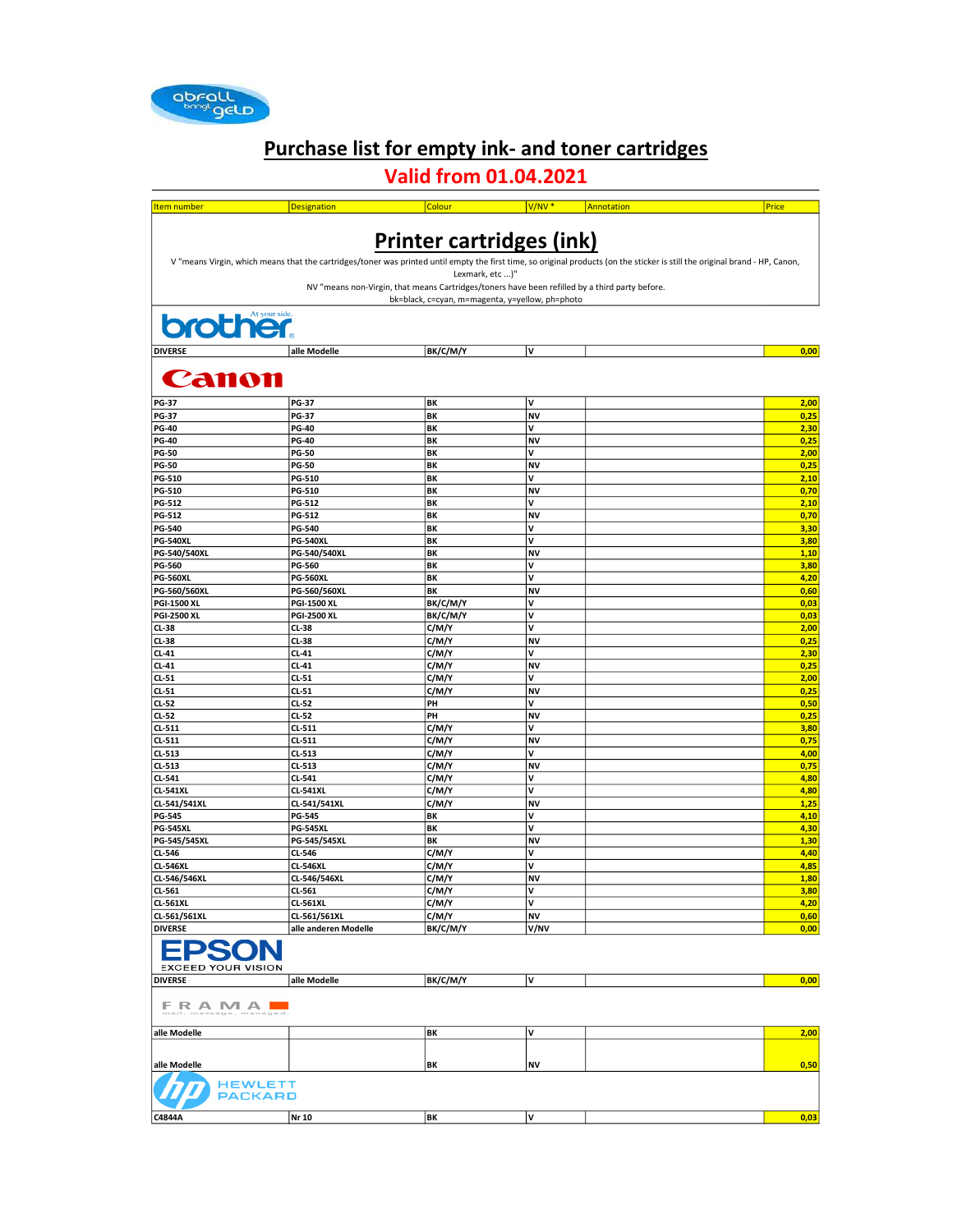| alle Farben                       | Nr 10/11/13                  | BK/C/M/Y    | v              |                        | 0,03         |
|-----------------------------------|------------------------------|-------------|----------------|------------------------|--------------|
| alle Farben                       | Nr 12                        | BK/C/M/Y    | V              |                        | 0,03         |
|                                   |                              |             |                |                        |              |
| C5010D/C5011D                     | Nr 14                        | BK/C/M/Y    | ۷              |                        | 0,03         |
| C6615D/N                          | Nr 15                        | ΒK          | v              |                        | 5,00         |
| C6615D/N                          | Nr 15                        | BK          | <b>NV</b>      |                        | 2,50         |
| C1816A                            | Nr 16                        | BK          | v              |                        | 0,03         |
| C6625A                            | Nr 17                        | BK          | V              |                        | 0,03         |
|                                   |                              |             |                |                        |              |
| C6628A                            | Nr 19                        | BK          | v              |                        | 0,03         |
| C6614A/D/N                        | Nr 20                        | ΒK          | v              |                        | 0,03         |
| C9351A/G (mit Schlitze)           | Nr 21                        | ΒK          | ν              |                        | 0,10         |
| C9351A (ohne Schlitze)            | Nr 21                        | BK          | V              |                        | 0,10         |
| C9351C                            | <b>NR 21 XL</b>              | BK          | V              |                        | 0,20         |
| C9351A/C/G                        | Nr 21/21 XL                  | BK          | <b>NV</b>      |                        | 0,05         |
|                                   |                              |             |                |                        |              |
| C9352A/G                          | Nr 22                        | C/M/Y       | V              |                        | 1,30         |
| C9352C                            | <b>Nr 22XL</b>               | C/M/Y       | V              |                        | 1,50         |
| C9352A/C                          | Nr 22/22 XL                  | C/M/Y       | <b>NV</b>      |                        | 0,10         |
| C1823D/G                          | Nr 23                        | C/M/Y       | V              |                        | 0,03         |
| 51625A                            | Nr 25                        | C/M/Y       | v              |                        | 0,03         |
|                                   |                              |             | V              |                        | 1,00         |
| 51626A/G                          | Nr 26                        | BΚ          |                |                        |              |
| 51626A/G                          | Nr 26                        | ΒK          | <b>NV</b>      |                        | 1,00         |
| C8727A                            | Nr 27                        | BK          | V              |                        | 0,15         |
| C8727A                            | Nr 27                        | BK          | <b>NV</b>      |                        | 0,05         |
| C8728A                            | Nr 28                        | C/M/Y       | V              |                        | 1,20         |
| C8728A                            | Nr 28                        | C/M/Y       | NV             |                        | 0,10         |
| 51629A/G                          | Nr 29                        | BΚ          | ۷              |                        | 0,03         |
|                                   |                              |             |                |                        |              |
| 51633M                            | Nr 33                        | BK          | v              |                        | 0,03         |
| alle Farben                       | Nr 38                        | BK/C/M/Y    | V              |                        | 0,03         |
| 51640A                            | Nr 40                        | BΚ          | v              |                        | 2,10         |
| 51640A                            | Nr 40                        | C/M/Y       | V              |                        | 0,03         |
| 51640A                            | Nr 40                        | BK          | NV             |                        | 0,40         |
|                                   |                              |             |                |                        |              |
| 51641A                            | Nr 41                        | BΚ          | V              |                        | 0,03         |
| 51644C/M/Y                        | Nr 44                        | C/M/Y       | V              |                        | 0,03         |
| 51645A/G                          | Nr 45                        | BΚ          | V              |                        | 5,00         |
| 51645A/G                          | Nr 45                        | ΒK          | <b>NV</b>      |                        | 2,50         |
| 51649A                            | Nr 49                        | C/M/Y       | V              |                        | 0,03         |
| 51650C/M/Y                        | Nr 50                        | C/M/Y       | V              |                        | 0,03         |
|                                   |                              |             |                |                        |              |
| <b>CB334A</b>                     | Nr 54                        | BK          | v              |                        | 0,03         |
| C6656A/G                          | Nr 56                        | BK          | V              |                        | 0,15         |
| C6656A                            | Nr 56                        | BΚ          | NV             |                        | 0,05         |
| C6657A/G                          | Nr 57                        | C/M/Y       | V              |                        | 0,30         |
| C6657A                            | Nr 57                        | C/M/Y       | <b>NV</b>      |                        | 0,05         |
|                                   |                              |             | V              |                        |              |
| C6658A                            | Nr 58                        | C/M/Y       |                |                        | 0,05         |
| C6658A                            | Nr 58                        | C/M/Y       | <b>NV</b>      |                        | 0,00         |
| C9359A                            | Nr 59                        | C/M/Y       | v              |                        | 0,03         |
| C2P04AE                           | Nr 62                        | ΒK          | v              |                        | 4,30         |
| <b>C2P05AE</b>                    | Nr 62 XL                     | BK          | v              |                        | 4,50         |
| <b>C2P06AE</b>                    | Nr 62                        | C/M/Y       | v              |                        | 4,30         |
|                                   |                              |             |                |                        |              |
| C2P07AE                           | Nr 62 XL                     | C/M/Y       | V              |                        | 4,50         |
| C2P04AE/6AE                       | HP 62 SETUP                  | BK/C/M/Y    | V              | <b>Setup-Version</b>   | 0,50         |
| C2P04AE-7AE                       | Nr 62 / Nr 62 XL instant ink | BK/C/M/Y    | V              | <b>Instant-Version</b> | 1,25         |
| C2P04AE-7AE                       | Nr 62 / Nr 62 XL             | BK/C/M/Y    | NV             |                        | 1,20         |
| alle Farben                       | Nr 70                        | ВК/С/М/Ү/РН | V              | 130ml-Version          |              |
|                                   |                              |             |                |                        |              |
| alle Farben                       |                              |             |                |                        | 0,03         |
|                                   | Nr 70                        | ВК/С/М/Ү/РН | v              | 69ml-Version           | 0,03         |
| alle Farben                       | Nr 72                        | BK/C/M/Y/PH | v              | 130ml-Version          | 0,03         |
| alle Farben                       | Nr 72                        | ВК/С/М/Ү/РН | v              | 69ml-Version           | 0,03         |
| alle Farben                       | Nr 73                        | BK/C/M/Y/PH |                | 130ml-Version          | 0.03         |
|                                   |                              |             | V              |                        |              |
| C6578A                            | <b>Nr 78 XL</b>              | C/M/Y       |                |                        | 1,00         |
| C6578D                            | Nr 78                        | C/M/Y       | V              |                        | 1,00         |
| C6578D/XL                         | Nr 78                        | C/M/Y       | NV             |                        | 0,03         |
| alle Farben                       | Nr 80                        | BK/C/M/Y    | ٧              | alle Versionen         | 0,03         |
| alle Farben                       | Nr 81                        | BK/C/M/Y    | V              | alle Versionen         | 0,03         |
| alle Farben                       | Nr 82                        | BK/C/M/Y    | V              | alle Versionen         | 0,03         |
| alle Farben                       | Nr 83                        |             | V              | alle Versionen         |              |
|                                   |                              | BK/C/M/Y    |                |                        | 0,03         |
| alle Farben                       | Nr 84                        | BK/C/M/Y    | V              | alle Versionen         | 0,03         |
| alle Farben                       | Nr 85                        | BK/C/M/Y    | V              | alle Versionen         | 0,03         |
| alle Farben                       | <b>Nr 88/XL</b>              | BK/C/M/Y    | V              |                        | 0,03         |
| alle Farben                       | Nr 90                        | BK/C/M/Y    | V              | alle Versionen         | 0,03         |
| <b>C9368AE</b>                    | Nr 100                       | PH          | V              |                        | 0,03         |
| <b>C9365AE</b>                    | Nr 101                       | PH          | V              |                        | 0,03         |
|                                   |                              |             | V              |                        |              |
| C9360A                            | Nr 102                       | PH          |                |                        | 0,03         |
| CB304A/CB305A                     | Nr 110                       | PH          | V              |                        | 0,03         |
| CB304A/CB305A                     | Nr 110                       | PH          | <b>NV</b>      |                        | 0,00         |
| CC640EE                           | Nr 300                       | BK          | V              |                        | 2,30         |
| CC641EE                           | <b>Nr 300XL</b>              | BK          | V              |                        | 2,50         |
|                                   |                              | BK          | <b>NV</b>      |                        |              |
| CC640EE/CC641EE                   | Nr 300/300XL                 |             |                |                        | 0,50         |
| CC643EE                           | Nr 300                       | C/M/Y       | V              |                        | 2,10         |
| <b>CC644EE</b>                    | <b>Nr 300XL</b>              | C/M/Y       | V              |                        | 2,30         |
| CC643EE/CC644EE                   | Nr 300/300XL                 | C/M/Y       | <b>NV</b>      |                        | 0,30         |
| <b>CH561EE</b>                    | <b>Nr 301 Neu</b>            | ΒK          | v              | Datum ab 07/2014       | 3,00         |
| <b>CH561EE</b>                    | Nr 301 Alt                   | BK          | V              | Datum bis 06/2014      | 1,20         |
|                                   |                              |             | V              |                        |              |
| CH563EE                           | Nr 301XL Neu                 | BK          |                | Datum ab 07/2014       | 3,00         |
| <b>CH563EE</b><br>CH561EE/CH563EE | Nr 301XL Alt<br>Nr 301/301XL | ΒK<br>BK    | V<br><b>NV</b> | Datum bis 06/2014      | 1,20<br>1,00 |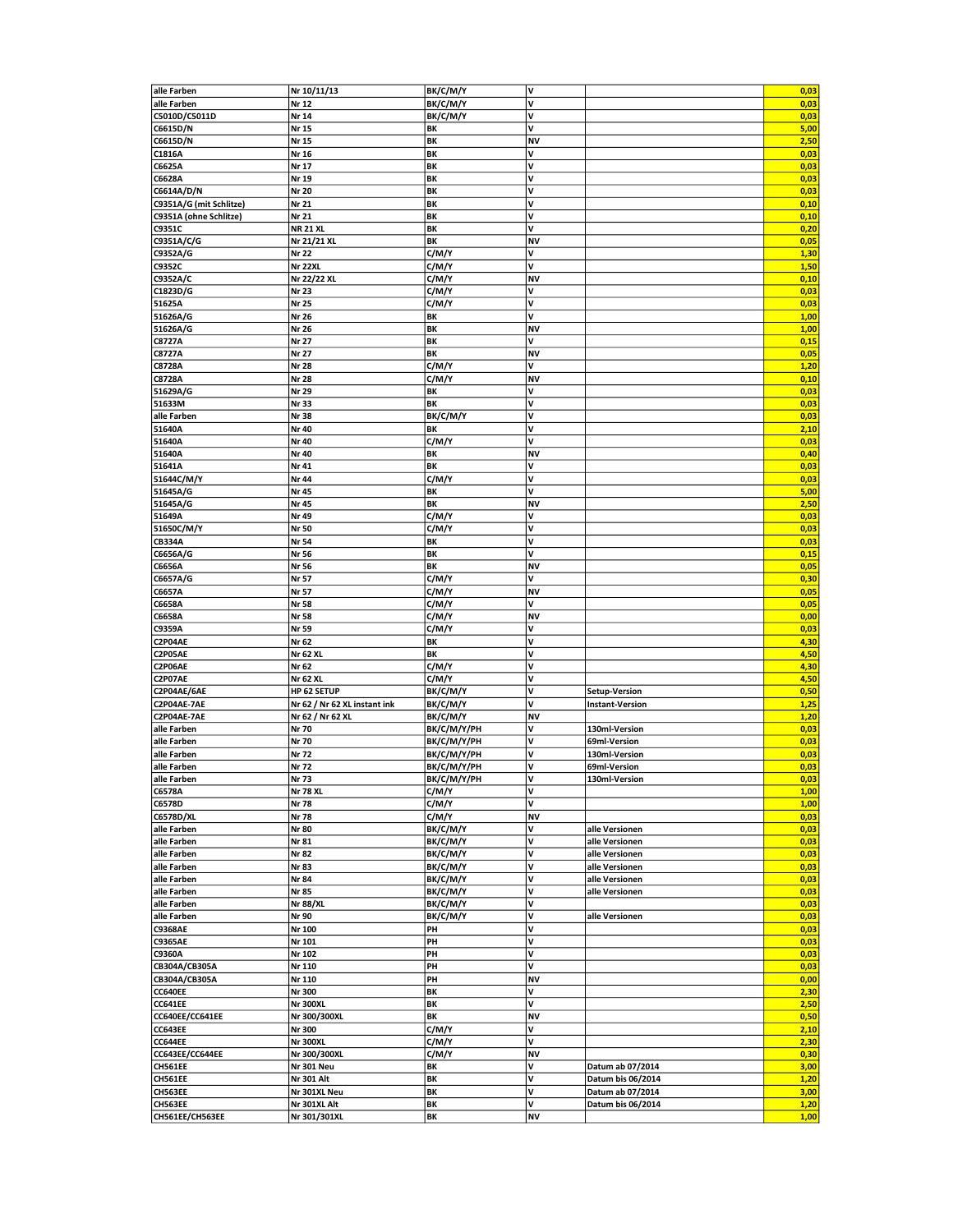|                    |                       |          | V         | Datum ab 07/2014       | 3,00 |
|--------------------|-----------------------|----------|-----------|------------------------|------|
| CH562EE            | <b>Nr 301 Neu</b>     | C/M/Y    |           |                        |      |
| <b>CH562EE</b>     | Nr 301 Alt            | C/M/Y    | <b>v</b>  | Datum bis 06/2014      | 1,20 |
| CH564EE            | Nr 301XL Neu          | C/M/Y    | v         | Datum ab 07/2014       | 3,00 |
| CH564EE            | Nr 301XL Alt          | C/M/Y    | ٧         | Datum bis 06/2014      | 1,20 |
|                    |                       |          | <b>NV</b> |                        |      |
| CH562EE/CH564EE    | Nr 301/301XL          | C/M/Y    |           |                        | 1,10 |
| <b>F6U66AE</b>     | <b>Nr 302 Neu</b>     | ΒK       | v         | Datum ab 06/2019       | 3,00 |
| <b>F6U66AE</b>     | Nr 302 Alt            | ΒK       | V         | Datum bis 05/2019      | 2,00 |
| <b>F6U68AE</b>     | Nr 302XL Neu          | ΒK       | v         | Datum ab 06/2019       | 3,80 |
| <b>F6U68AE</b>     | Nr 302XL Alt          | BK       | v         | Datum bis 05/2019      | 2,00 |
|                    |                       |          |           |                        |      |
| <b>F6U65AE</b>     | <b>Nr 302 Neu</b>     | C/M/Y    | v         | Datum ab 05/2019       | 3,30 |
| <b>F6U65AE</b>     | <b>Nr 302 Alt</b>     | C/M/Y    | V         | Datum bis 04/2019      | 2,00 |
| <b>F6U67AE</b>     | Nr 302XL Neu          | C/M/Y    | v         | Datum ab 06/2019       | 4,00 |
| <b>F6U67AE</b>     | Nr 302XL Alt          | C/M/Y    | v         | Datum bis 05/2019      | 2,00 |
|                    |                       |          | V         |                        |      |
| F6U65AE-6AE        | Nr 302 SETUP          | BK/C/M/Y |           |                        | 0,50 |
| F6U65AE-8AE        | Nr 302/XL/instant ink | BK/C/M/Y | v         |                        | 0,50 |
| F6U65AE-8AE        | Nr 302/302 XL         | BK/C/M/Y | <b>NV</b> |                        | 0,80 |
| T6N02AE            | Nr 303                | ΒK       | V         |                        | 4,00 |
| T6N04AE            | Nr 303XL              | BK       | v         |                        | 4,50 |
|                    |                       |          |           |                        |      |
| <b>T6N01AE</b>     | Nr 303                | C/M/Y    | v         |                        | 4,00 |
| T6N03AE            | Nr 303XL              | C/M/Y    | v         |                        | 4,50 |
| <b>T6N01AE-2AE</b> | Nr 303 SETUP          | BK/C/M/Y | v         | Setup-Version          | 0,50 |
| T6N01AE-4AE        | Nr 303/XL/instant ink | BK/C/M/Y | V         | <b>Instant-Version</b> | 0,50 |
|                    |                       |          |           |                        |      |
| <b>T6N01AE-4AE</b> | Nr 303/303 XL         | BK/C/M/Y | <b>NV</b> |                        | 1,00 |
| N9K06AE            | Nr 304 Neu            | BΚ       | <b>v</b>  | Datum ab 08/2019       | 3,50 |
| N9K06AE            | <b>Nr 304 Alt</b>     | BK       | V         | Datum bis 07/2019      | 1,50 |
| N9K08AE            | Nr 304XL Neu          | BK       | v         | Datum ab 09/2019       | 3,75 |
| N9K08AE            | Nr 304XL Alt          | ΒK       | v         | Datum bis 08/2019      | 2,20 |
|                    |                       |          |           |                        |      |
| N9K05EA            | Nr 304 Neu            | C/M/Y    | V         | Datum ab 07/2019       | 3,60 |
| N9K05EA            | Nr 304 Alt            | C/M/Y    | V         | Datum bis 06/2019      | 1,80 |
| N9K07AE            | Nr 304XL Neu          | C/M/Y    | v         | Datum ab 07/2019       | 4,00 |
|                    | Nr 304XL Alt          |          | V         |                        |      |
| N9K07AE            |                       | C/M/Y    |           | Datum bis 06/2019      | 1,80 |
| N9K05EA-6AE        | Nr 304 SETUP          | BK/C/M/Y | V         | <b>Setup-Version</b>   | 0,50 |
| N9K05EA-8AE        | Nr 304/XL/instant ink | BK/C/M/Y | V         | <b>Instant-Version</b> | 0,50 |
| N9K05EA-8AE        | Nr 304/304XL          | BK/C/M/Y | <b>NV</b> |                        | 0,80 |
|                    | Nr 305                | BK/C/M/Y | V         |                        | 3,00 |
| 3YM60-1AE          |                       |          |           |                        |      |
| 3YM62-3AE          | Nr 305 XL             | BK/C/M/Y | V         |                        | 3,00 |
| 3YM53-54AE         | Nr 305 SETUP          | BK/C/M/Y | V         | <b>Setup-Version</b>   | 1,00 |
| 3YM53-54AE         | HP 305 instant ink    | BK/C/M/Y | v         | <b>Instant-Version</b> | 1,00 |
| 3YM53-63AE         | HP 305/305 XL         | BK/C/M/Y | <b>NV</b> |                        | 0,80 |
|                    |                       |          |           |                        |      |
| 3YM64AE            | Nr 307 XL             | BK       | V         |                        | 3,00 |
| <b>C9362EE</b>     | Nr 336                | ΒK       | V         |                        | 0,05 |
| C9362EE            | Nr 336                | BK       | <b>NV</b> |                        | 0,00 |
| C9364EE            | Nr 337                | BK       | v         |                        | 0,05 |
|                    |                       |          |           |                        |      |
|                    |                       |          |           |                        |      |
| <b>C9364EE</b>     | Nr 337                | BK       | <b>NV</b> |                        | 0,00 |
| <b>C8765EE</b>     | Nr 338                | BK       | V         |                        | 0,05 |
| <b>C8765EE</b>     | Nr 338                | BK       | <b>NV</b> |                        | 0,00 |
|                    |                       |          |           |                        |      |
| <b>C8767EE</b>     | Nr 339                | BK       | V         |                        | 0,05 |
| <b>C8767EE</b>     | Nr 339                | BK       | <b>NV</b> |                        | 0,00 |
| C9361EE            | Nr 342                | C/M/Y    | ١v        |                        | 0,05 |
| C9361EE            | Nr 342                | C/M/Y    | <b>NV</b> |                        | 0,00 |
| <b>C8766EE</b>     | Nr 343                | C/M/Y    | V         |                        | 0,30 |
|                    |                       |          |           |                        |      |
| C8766EE            | Nr 343                | C/M/Y    | <b>NV</b> |                        | 0,00 |
| C9363EE            | Nr 344                | C/M/Y    | V         |                        | 0,10 |
| C9363EE            | Nr 344                | C/M/Y    | <b>NV</b> |                        | 0,00 |
| C9369EE            | Nr 348                | PH       | V         |                        | 0,03 |
|                    | Nr 348                | PH       | <b>NV</b> |                        | 0,00 |
| C9369EE            |                       |          |           |                        |      |
| <b>CB335EE</b>     | Nr 350                | BK       | V         |                        | 0,03 |
| <b>CB336EE</b>     | <b>Nr 350XL</b>       | BK       | v         |                        | 0,20 |
| <b>CB336EE</b>     | <b>Nr 350XL</b>       | BK       | NV        |                        | 0,00 |
| <b>CB337EE</b>     | Nr 351                | C/M/Y    | V         |                        | 0,10 |
|                    |                       |          |           |                        |      |
| <b>CB337EE</b>     | Nr 351                | C/M/Y    | <b>NV</b> |                        | 0,00 |
| <b>CB338EE</b>     | Nr 351XL              | C/M/Y    | v         |                        | 0,20 |
| <b>CB338EE</b>     | <b>Nr 351XL</b>       | C/M/Y    | <b>NV</b> |                        | 0,00 |
| alle Farben        | <b>HP 363/XL</b>      | BK/C/M/Y | V         |                        | 0,03 |
| alle Farben        | Nr 364                | BK/C/M/Y | v         |                        | 0,03 |
|                    |                       |          |           |                        |      |
| alle Farben        | Nr 364XL              | BK/C/M/Y | v         |                        | 0,03 |
| <b>CZ101AE</b>     | Nr 650                | ΒK       | V         |                        | 1,80 |
| <b>CZ102AE</b>     | Nr 650                | C/M/Y    | v         |                        | 1,80 |
| CZ101AE/CZ102AE    | Nr 650                | BK/C/M/Y | <b>NV</b> |                        | 0,20 |
|                    |                       | BK       | v         |                        |      |
| C2P10AE            | Nr 651                |          |           |                        | 1,60 |
| C2P11AE            | Nr 651                | C/M/Y    | v         |                        | 1,60 |
| C2P10AE/C2P11AE    | Nr 651                | BK/C/M/Y | <b>NV</b> |                        | 0,20 |
| <b>F6V25AE</b>     | Nr 652                | BK       | V         |                        | 1,80 |
|                    |                       |          | v         |                        |      |
| <b>F6V24AE</b>     | Nr 652                | C/M/Y    |           |                        | 1,80 |
| F6V25AE/F6V24AE    | Nr 652                | BK/C/M/Y | <b>NV</b> |                        | 0,20 |
| CC635AE            | Nr 701                | BK       | V         |                        | 0,03 |
| <b>CD887AE</b>     | Nr 703                | BK       | V         |                        | 1,00 |
| <b>CD888AE</b>     | Nr 703                | C/M/Y    | V         |                        | 1,00 |
|                    |                       |          |           |                        |      |
| CN692AE            | Nr 704                | BK       | V         |                        | 1,00 |
| <b>CN693AE</b>     | Nr 704                | C/M/Y    | V         |                        | 1,00 |
| CC653A             | Nr 901                | BK       | <b>v</b>  |                        | 2,30 |
| <b>CC654A</b>      | <b>Nr 901XL</b>       | BK       | V         |                        | 2,30 |
| CC653A/CC654A      | Nr 901/901XL          | ΒK       | <b>NV</b> |                        | 0,30 |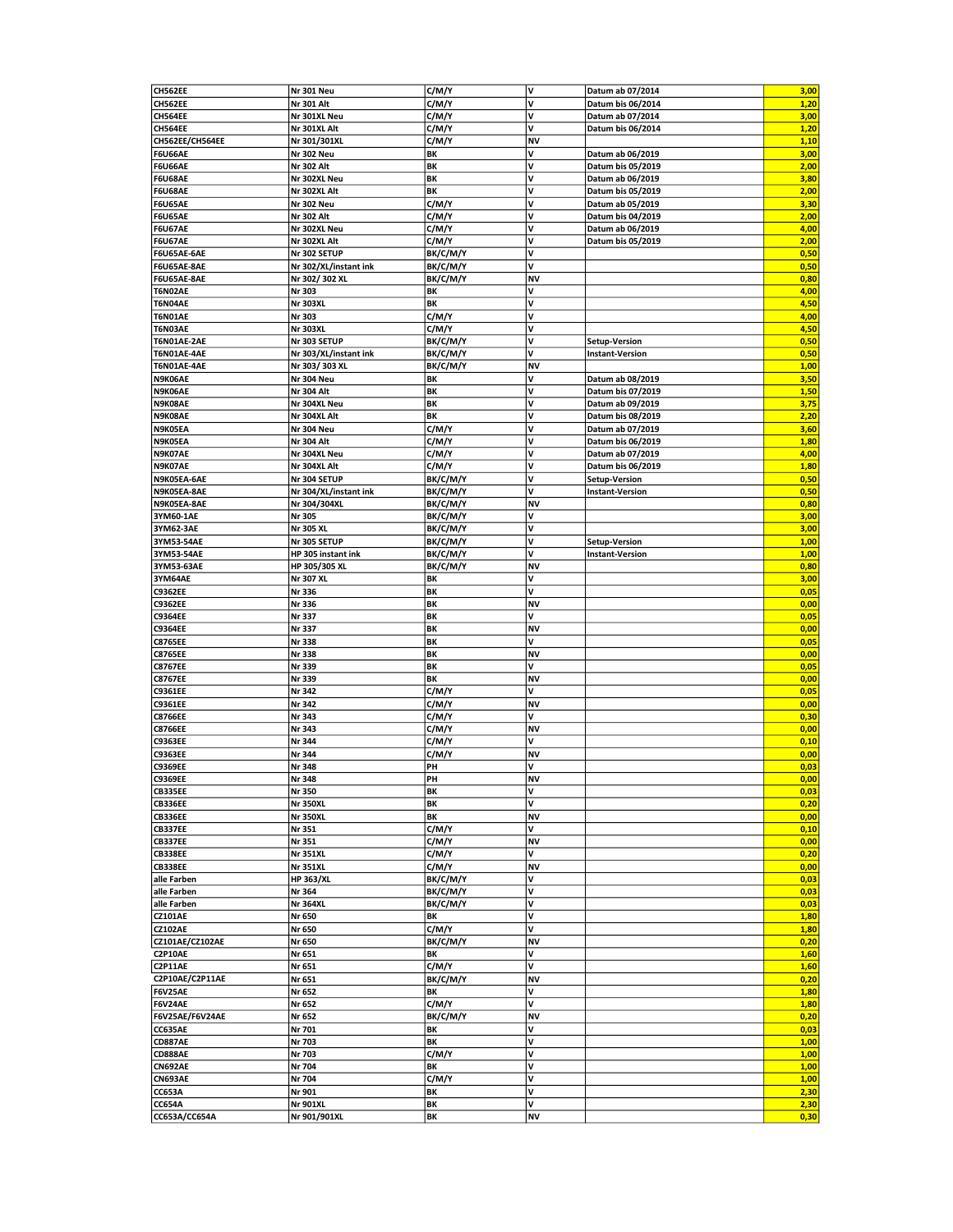| <b>CC656A</b>                                     | Nr 901                                                                                         | C/M/Y                                                | v                 |                                                                                                                                                                              | 2,00         |
|---------------------------------------------------|------------------------------------------------------------------------------------------------|------------------------------------------------------|-------------------|------------------------------------------------------------------------------------------------------------------------------------------------------------------------------|--------------|
| <b>CC656A</b>                                     | Nr 901                                                                                         | C/M/Y                                                | <b>NV</b>         |                                                                                                                                                                              | 0,30         |
| <b>T6L99AE</b>                                    | Nr 903                                                                                         | BK                                                   | V                 |                                                                                                                                                                              | 0,03         |
| <b>T6M15AE</b>                                    | <b>Nr 903XL</b>                                                                                | BK                                                   | V                 |                                                                                                                                                                              | 0,03         |
| <b>T6L87AE-95AE</b>                               | Nr 903                                                                                         | C/M/Y                                                | V                 |                                                                                                                                                                              | 0,03         |
| T6M03AE-11AE                                      | <b>Nr 903XL</b>                                                                                | C/M/Y                                                | v                 |                                                                                                                                                                              | 0,03         |
| <b>T6M19AE</b>                                    | <b>Nr 907XL</b>                                                                                | BK                                                   | V                 |                                                                                                                                                                              | 0,03         |
| 3YL77-80AE                                        | Nr 912                                                                                         | BK/C/M/Y                                             | V                 |                                                                                                                                                                              | 0,03         |
| 3YL81-84AE                                        | <b>Nr 912XL</b>                                                                                | BK/C/M/Y                                             | V                 |                                                                                                                                                                              | 0,03         |
| LOR95AE                                           | Nr 913                                                                                         | BK                                                   | V                 |                                                                                                                                                                              | 0,03         |
| <b>F6T77AE-79AE</b>                               | Nr 913                                                                                         | C/M/Y                                                | V                 |                                                                                                                                                                              | 0,03         |
| alle Farben                                       | Nr 920                                                                                         | BK/C/M/Y                                             | v                 |                                                                                                                                                                              | 0,03         |
| alle Farben                                       | <b>Nr 920XL</b>                                                                                | BK/C/M/Y                                             | V                 |                                                                                                                                                                              | 0,03         |
| <b>CN057A</b>                                     | Nr 932/Setup                                                                                   | BK                                                   | V                 |                                                                                                                                                                              | 0,03         |
| <b>CN053A</b>                                     | <b>Nr 932XL</b>                                                                                | BK                                                   | V                 |                                                                                                                                                                              | 0,03         |
| CN058-060A                                        | Nr 933/Setup                                                                                   | C/M/Y                                                | V                 |                                                                                                                                                                              | 0,03         |
| CN054-056A                                        | <b>Nr 933XL</b>                                                                                | C/M/Y                                                | V                 |                                                                                                                                                                              | 0,03         |
| C2P19AE                                           | Nr 934                                                                                         | BK                                                   | V                 |                                                                                                                                                                              | 0,03         |
| C2P23AE                                           | Nr 934 XL                                                                                      | BK                                                   | V                 |                                                                                                                                                                              | 0,10         |
| C2P20AE-3AE                                       | Nr 935                                                                                         | C/M/Y                                                | V                 |                                                                                                                                                                              | 0,03         |
| C2P24AE-6AE                                       | Nr 935 XL                                                                                      | C/M/Y                                                | V                 |                                                                                                                                                                              | 0,03         |
| alle Farben                                       | Nr 940                                                                                         | BK/C/M/Y                                             | V                 |                                                                                                                                                                              | 0,03         |
| alle Farben                                       | <b>Nr 940XL</b>                                                                                | BK/C/M/Y                                             | v                 |                                                                                                                                                                              | 0,03         |
| <b>CN049A</b>                                     | Nr 950/Setup                                                                                   | BK                                                   | V                 |                                                                                                                                                                              | 0,03         |
| <b>CN045A</b>                                     | <b>Nr 950XL</b>                                                                                | BK                                                   | V                 |                                                                                                                                                                              | 0,03         |
| CN050-052A                                        | Nr 951/Setup                                                                                   | C/M/Y                                                | V                 |                                                                                                                                                                              | 0,03         |
| CN046-048A                                        | <b>Nr 951XL</b>                                                                                | C/M/Y                                                | V                 |                                                                                                                                                                              | 0,03         |
| <b>LOS58AE</b>                                    | Nr 953                                                                                         | BK                                                   | V                 |                                                                                                                                                                              | 0,03         |
| LOS70AE                                           | <b>Nr 953XL</b>                                                                                | BK                                                   | V                 |                                                                                                                                                                              | 0,05         |
| <b>F6U12AE-14AE</b>                               | Nr 953                                                                                         | C/M/Y                                                | V                 |                                                                                                                                                                              | 0,03         |
| <b>F6U16AE-18AE</b>                               | Nr 953 XL                                                                                      | C/M/Y                                                | v                 |                                                                                                                                                                              | 0,10         |
| LOR40AE                                           | <b>Nr 957XL</b>                                                                                | BK                                                   | V                 |                                                                                                                                                                              | 0,03         |
| <b>CN621AE</b>                                    | Nr 970/Setup                                                                                   | BK                                                   | V                 |                                                                                                                                                                              | 0,03         |
| <b>CN625AE</b>                                    | <b>Nr 970XL</b>                                                                                | BK                                                   | v                 |                                                                                                                                                                              | 0,03         |
| <b>CN622-4AE</b>                                  | Nr 971/Setup                                                                                   | C/M/Y                                                | V                 |                                                                                                                                                                              | 0,03         |
| <b>CN626-8AE</b>                                  | <b>Nr 971XL</b>                                                                                | C/M/Y                                                | v                 |                                                                                                                                                                              | 0,03         |
| LOSO7AE                                           | Nr 973X                                                                                        | BK                                                   | v                 |                                                                                                                                                                              | 0,03         |
| F6T81AE-83AE                                      | Nr 973X                                                                                        |                                                      | v                 |                                                                                                                                                                              | 0,03         |
|                                                   |                                                                                                | C/M/Y                                                | V                 |                                                                                                                                                                              |              |
| alle Farben                                       | Nr 976Y                                                                                        | BK/C/M/Y                                             |                   |                                                                                                                                                                              | 0,03         |
| D8J07-10AE                                        | Nr 980/Setup                                                                                   | BK/C/M/Y                                             | v                 |                                                                                                                                                                              | 0,03         |
| J3M68AE-71AE                                      | <b>Nr 981A</b>                                                                                 | BK/C/M/Y                                             | V                 |                                                                                                                                                                              | 0,03         |
| LORO9AE-16AE                                      | Nr 981 X/Y                                                                                     | BK/C/M/Y                                             | V                 |                                                                                                                                                                              | 0,03         |
| alle Farben                                       | <b>Nr 991A</b>                                                                                 | BK/C/M/Y                                             | v                 |                                                                                                                                                                              | 0,03         |
| alle Farben                                       | <b>Nr 991X</b>                                                                                 | BK/C/M/Y                                             | V                 |                                                                                                                                                                              | 0,03         |
| C6128A/C6168A/C6169A/C6170A/C6173A/C6195A/C8842A/ |                                                                                                |                                                      | V                 |                                                                                                                                                                              | 3,50         |
| B3F36A/1918/B3F37A/2531/B3F38A/B3F58A/B/2580      |                                                                                                |                                                      | V                 |                                                                                                                                                                              | 3,50         |
| CG378A/2531/CG401A/CQ849A/F0L69A/2520/FOL95A/2500 |                                                                                                |                                                      | v                 |                                                                                                                                                                              | 3,50         |
| Q2344A/1918/Q2353A/Q2354A                         |                                                                                                |                                                      | v                 |                                                                                                                                                                              | 3,50         |
| C6128A-Q2354A<br><b>DIVERSE</b>                   | alle anderen Modelle                                                                           | BK/C/M/Y                                             | <b>NV</b><br>V/NV |                                                                                                                                                                              | 2,00<br>0,00 |
| Lexmark<br><b>Diverse</b>                         | alle Modelle                                                                                   | BK/C/M/Y                                             | V                 |                                                                                                                                                                              | 0,00         |
|                                                   |                                                                                                |                                                      |                   |                                                                                                                                                                              |              |
| <b>NEOPOST</b>                                    |                                                                                                |                                                      |                   |                                                                                                                                                                              |              |
| <b>Neopost diverse</b>                            | alle Modelle                                                                                   | BK                                                   | ٧                 |                                                                                                                                                                              | 3,50         |
| <b>Neopost diverse</b>                            | alle Modelle                                                                                   | BK                                                   | <b>NV</b>         |                                                                                                                                                                              | 1,00         |
| SAMSUNG                                           |                                                                                                |                                                      |                   |                                                                                                                                                                              |              |
| <b>DIVERSE</b>                                    | alle Modelle                                                                                   | BK/C/M/Y                                             | ٧                 |                                                                                                                                                                              | 0,00         |
|                                                   |                                                                                                | <b>Printer cartridges (toner)</b><br>Lexmark, etc )" |                   | V "means Virgin, which means that the cartridges/toner was printed until empty the first time, so original products (on the sticker is still the original brand - HP, Canon, |              |
| <b>brother.</b>                                   | NV "means non-Virgin, that means Cartridges/toners have been refilled by a third party before. | bk=black, c=cyan, m=magenta, y=yellow, ph=photo      |                   |                                                                                                                                                                              |              |
| DR-130                                            | DR-130                                                                                         | BK/C/M/Y                                             | ٧                 | Trommeleinheit                                                                                                                                                               | 0,05         |
| DR-230                                            | DR-230                                                                                         | BK/C/M/Y                                             | v                 | <b>Trommeleinheit</b>                                                                                                                                                        | 0,00         |
| DR-241                                            | DR-241                                                                                         | BK/C/M/Y                                             | V                 | Trommeleinheit                                                                                                                                                               | 0,30         |
| DR-243                                            | DR-243                                                                                         | BK/C/M/Y                                             | ۷                 | <b>Trommeleinheit</b>                                                                                                                                                        | 3,20         |
| DR-320                                            | DR-320                                                                                         | BK/C/M/Y                                             | v                 | <b>Trommeleinheit</b>                                                                                                                                                        | 6,50         |
| DR-321                                            | DR-321                                                                                         | BK/C/M/Y                                             | V                 | Trommeleinheit                                                                                                                                                               | 6,50         |
| DR-421                                            | DR-421                                                                                         | BK/C/M/Y                                             | ۷                 | Trommeleinheit                                                                                                                                                               | 6,20         |
| DR-1030/1035/1050                                 | DR-1030/1035/1050                                                                              | BΚ                                                   | v                 | <b>Trommeleinheit</b>                                                                                                                                                        | 0,30         |
|                                                   |                                                                                                |                                                      |                   |                                                                                                                                                                              |              |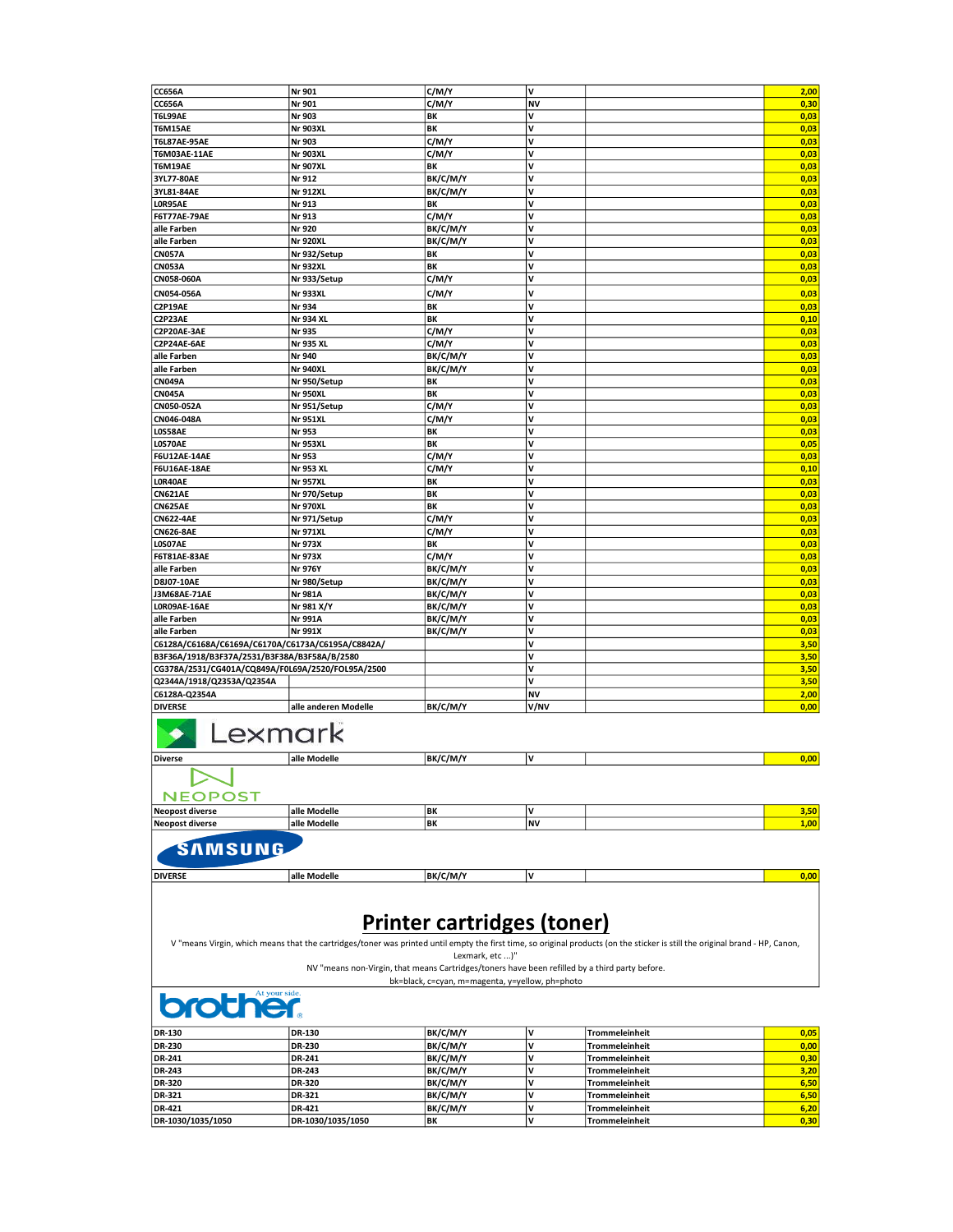| <b>DR-2000</b>    | DR-2000                   | BK        | v            | Trommeleinheit           | 0,00 |
|-------------------|---------------------------|-----------|--------------|--------------------------|------|
| <b>DR-2005</b>    | DR-2005                   | BK        | v            | Trommeleinheit           | 0,00 |
| DR-2100           | DR-2100                   | BK        | V            | <b>Trommeleinheit</b>    | 0,30 |
| <b>DR-2200</b>    | DR-2200                   | BK        | $\mathbf{v}$ | <b>Trommeleinheit</b>    | 0,05 |
| <b>DR-2300</b>    | DR-2300                   | BK        | V            | <b>Trommeleinheit</b>    | 0,30 |
| <b>DR-2400</b>    | DR-2400                   | BK        | $\mathsf{v}$ | <b>Trommeleinheit</b>    | 7,20 |
| DR-2401           | DR-2401                   | BK        | v            | <b>Trommeleinheit</b>    | 0,70 |
| DR-3000           | DR-3000                   | BK        | V            | <b>Trommeleinheit</b>    | 0,05 |
| DR-3100           | DR-3100                   | BK        | v            | <b>Trommeleinheit</b>    | 0,05 |
| DR-3200           | DR-3200                   | BK        | V            | <b>Trommeleinheit</b>    | 0,05 |
| DR-3300           | DR-3300                   | BK        | V            | <b>Trommeleinheit</b>    | 0,00 |
| DR-3400           | DR-3400                   | BK        | V            | <b>Trommeleinheit</b>    | 0,50 |
| DR-4000           | DR-4000                   | BK        | V            | <b>Trommeleinheit</b>    | 0,00 |
| DR-6000           | DR-6000                   | BK        | V            | <b>Trommeleinheit</b>    | 0,05 |
| <b>DR-7000</b>    | DR-7000                   | BK        | V            | <b>Trommeleinheit</b>    | 0,00 |
| DR-8000           | DR-8000                   | BK        | v            | <b>Trommeleinheit</b>    | 0,00 |
| TN-130/135        | TN-130/135                | BK/C/M/Y  | V            |                          | 0,05 |
| TN-230            | TN-230                    | BK/C/M/Y  | V            |                          | 0,15 |
| TN-241/245        | TN-241/245                | BK/C/M/Y  | v            |                          | 0,90 |
| TN-242/246        | TN-242/246                | BK/C/M/Y  | V            |                          | 0,90 |
| TN-243/247        | TN-243/247                | BK/C/M/Y  | V            |                          | 2,20 |
| TN-320/325/328    | TN-320/325/328            | BK/C/M/Y  | v            |                          | 0,60 |
| TN-321/326/329    | TN-321/326/329            | BK/C/M/Y  | v            |                          | 0,80 |
| TN-336            | TN-336                    | BK/C/M/Y  | V            |                          | 0,00 |
| TN-421/423/426    | TN-421/423/426            | BK/C/M/Y  | $\mathsf{v}$ |                          | 0,80 |
| <b>TN-900</b>     | TN-900                    | BK/C/M/Y  | v            |                          | 0,05 |
| TN-910            | TN-910                    | BK/C/M/Y  | V            |                          | 0,10 |
| TN-1030/1035/1050 | TN-1030/1035/1050         | BK        | v            |                          | 0,00 |
| TN-1700           | TN-1700                   | BK        | V            |                          | 0,10 |
| TN-2000           | TN-2000                   | BK        | V            |                          | 0,10 |
| TN-2005           | TN-2005                   | BK        | $\mathsf{v}$ |                          | 0,10 |
| TN-2010           | TN-2010                   | BK        | V            |                          | 0,30 |
| TN-2110/2120      | TN-2110/2120              | BK        | v            |                          | 0,50 |
| TN-2210/2220      | TN-2210/2220              | BK        | V            |                          | 0,50 |
| TN-2210/2220      | TN-2210/2220 Starter      | <b>BK</b> | V            | <b>Starter-Version</b>   | 0,05 |
| TN-2310/2320      | TN-2310/2320              | BK        | V            |                          | 0,50 |
| TN-2310/2320      | TN-2310/2320 Starter      | BK        | V            | <b>Starter-Version</b>   | 0,05 |
| TN-2410/2420      | TN-2410/2420              | BK        | v            |                          | 0,60 |
| TN-2410/2420      | TN-2410/2420 Starter      | BK        | V            | <b>Starter-Version</b>   | 0,00 |
| TN-2411           | TN-2411                   | BK        | v            |                          | 0,10 |
| TN-2421           | TN-2421                   | BK        | V            |                          | 0,10 |
| TN-3030/3060      | TN-3030/3060              | BK        | v            |                          | 0,00 |
| TN-3130/3170      | TN-3130/3170              | BK        | V            |                          | 0,02 |
| TN-3230/3280      | TN-3230/3280              | BK        | V            |                          | 0,02 |
| TN-3330/3380/3390 | TN-3330/3380/3390         | BK        | v            |                          | 0,00 |
| TN-3330/3380/3390 | TN-3330/3380/3390 Starter | BK        | V            | <b>Starter-Version</b>   | 0,00 |
| TN-3430/3480      | TN-3430/3480              | BK        | $\mathsf{v}$ |                          | 0,10 |
| TN-3512           | TN-3512                   | BK        | v            |                          | 0,00 |
| TN-3520           | TN-3520                   | BK        | ١v           |                          | 0,00 |
| TN-4100           | TN-4100                   | BK        | v            |                          | 0,00 |
| TN-6300/6600      | TN-6300/6600              | BK        | V            |                          | 0,10 |
| alle Modelle      | Fuser                     |           | V            | <b>Fuser/Heizeinheit</b> | 0,20 |
| <b>DIVERSE</b>    | alle anderen Modelle      | BK/C/M/Y  | V/NV         |                          | 0,00 |
|                   |                           |           |              |                          |      |

## **Canon**

| Cartridge 039     | Cartridge 039        | BK       | v | 0,00  |
|-------------------|----------------------|----------|---|-------|
| Cartridge 039H    | Cartridge 039H       | BK       | v | 0,00  |
| Cartridge 040     | Cartridge 040        | BK/C/M/Y | v | 0,80  |
| Cartridge 040H    | Cartridge 040H       | BK/C/M/Y | v | 0,80  |
| Cartridge 041     | Cartridge 041        | BK       | v | 0,30  |
| Cartridge 041H    | Cartridge 041H       | BK       | V | 0,30  |
| Cartridge 045     | Cartridge 045        | BK/C/M/Y | v | 0,80  |
| Cartridge 045H    | Cartridge 045H       | BK/C/M/Y | V | 0,80  |
| Cartridge 046     | Cartridge 046        | BK/C/M/Y | v | 0,30  |
| Cartridge 046H    | Cartridge 046H       | BK/C/M/Y | v | 0,30  |
| Cartridge 047     | Catridge 047         | BK/C/M/Y | v | 0,60  |
| Cartridge 051     | Catridge 051         | BK/C/M/Y | v | 0,80  |
| Cartridge 051 H   | Cartridge 051 H      | BK/C/M/Y | v | 2,60  |
| Cartridge 052     | <b>Cartridge 052</b> | BК       | v | 0,30  |
| Cartridge 052H    | Cartridge 052H       | BK       | V | 0,30  |
| Cartridge 054     | Cartridge 054        | BK       | v | 0,50  |
| Cartridge 054H    | Cartridge 054H       | BK       | v | 0,80  |
| Cartridge 055     | Cartridge 055        | BK       | v | 1,00  |
| Cartridge 055H    | Cartridge 055H       | BK       | V | 3,00  |
| Cartridge 056L    | Cartridge 056L       | BK       | v | 4,50  |
| Cartridge 056     | Cartridge 056        | BK       | v | 12,00 |
| Cartridge 056H    | Cartridge 056H       | BK       | v | 10,50 |
| Cartridge 057     | Cartridge 057        | BK       | v | 6,50  |
| Cartridge 057H    | Cartridge 057H       | BK       | v | 12,00 |
| Cartridge 509     | Cartridge 509        | BK       | v | 0,60  |
| Cartridge 703     | Cartridge 703        | BK       | V | 0,00  |
| Cartridge 706/714 | Cartridge 706/714    | BK       | v | 0,00  |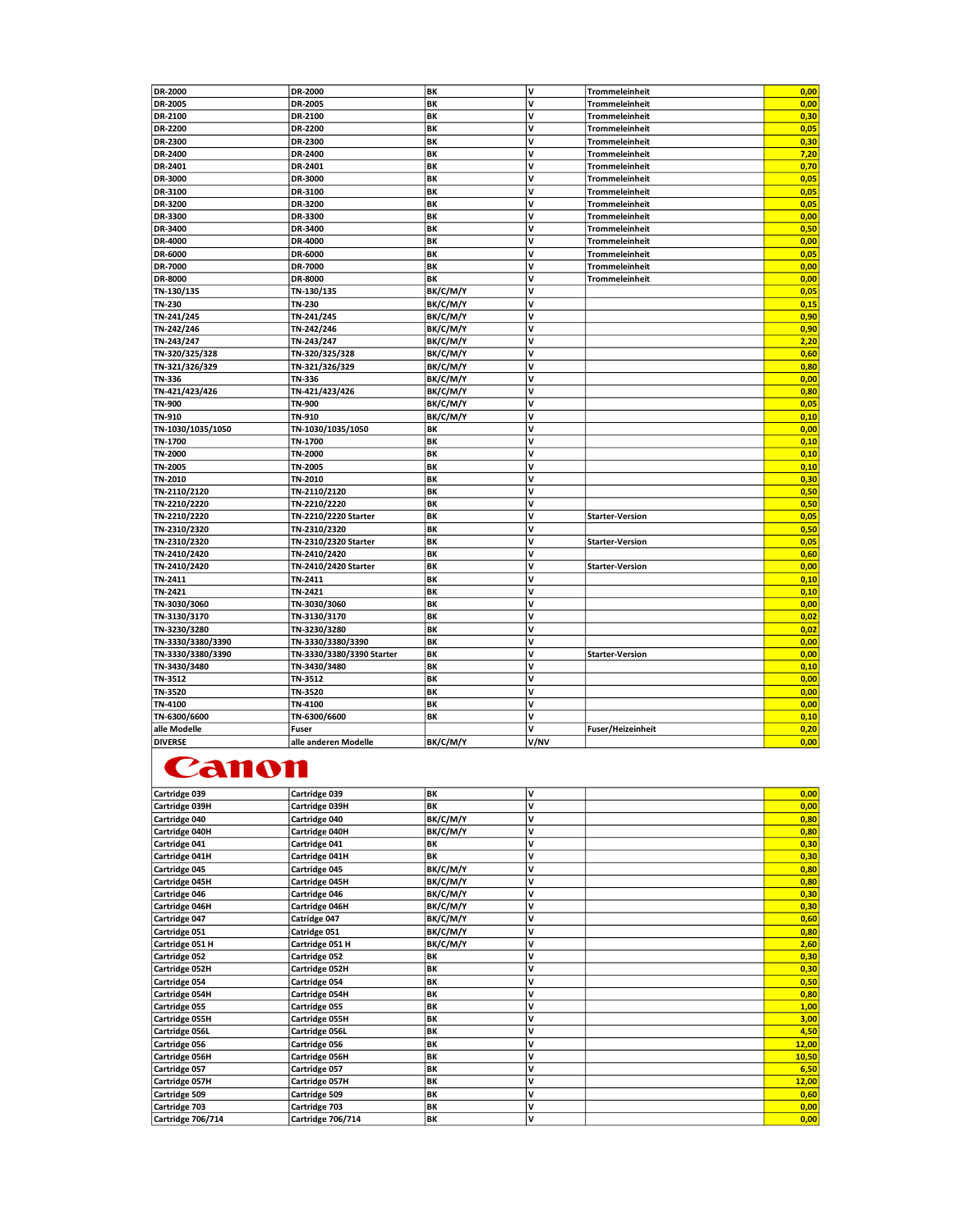| Cartridge 707                             | Cartridge 707              | BK/C/M/Y             | ٧         |                                        | 0,35         |
|-------------------------------------------|----------------------------|----------------------|-----------|----------------------------------------|--------------|
| Cartridge 708H                            | Cartridge 708H             | ΒK                   | ٧         |                                        | 0,00         |
|                                           |                            | BK                   | V         |                                        | 0,00         |
| Cartridge 710H                            | Cartridge 710H             |                      |           |                                        |              |
| Cartridge 711                             | Cartridge 711              | C/M/Y                | V         |                                        | 0,00         |
| Cartridge 712                             | Cartridge 712              | BK                   | ٧         |                                        | 0,15         |
| Cartridge 713                             | Cartridge 713              | BK                   | V         |                                        | 0,05         |
|                                           |                            |                      |           |                                        |              |
| Cartridge 715H                            | Cartridge 715H             | BK                   | V         |                                        | 0,05         |
| Cartridge 716                             | Cartridge 716              | BK/C/M/Y             | V         |                                        | 0,25         |
| Cartridge 716                             | Cartridge 716 Introductory | BK/C/M/Y             | V         | <b>Starter-Version</b>                 | 0,05         |
|                                           |                            |                      |           |                                        |              |
| Cartridge 716                             | Cartridge 716              | BK/C/M/Y             | <b>NV</b> | ausschließlich wiederbefülltes Leergut | 0,02         |
| Cartridge 717                             | Cartridge 717              | C/M/Y                | V         |                                        | 0,05         |
| Cartridge 718                             | <b>Cartridge 718</b>       | BK/C/M/Y             | ٧         |                                        | 0,20         |
| Cartridge 718                             |                            |                      | V         |                                        | 0,05         |
|                                           | Cartridge 718 Introductory | BK/C/M/Y             |           | <b>Starter-Version</b>                 |              |
| Cartridge 718                             | Cartridge 718              | BK/C/M/Y             | <b>NV</b> | ausschließlich wiederbefülltes Leergut | 0,02         |
| Cartridge 719                             | <b>Cartridge 719</b>       | BΚ                   | ٧         |                                        | 0,15         |
| Cartridge 719H                            | Cartridge 719H             | BK                   | V         |                                        | 0,15         |
|                                           |                            |                      |           |                                        |              |
| Cartridge 720                             | Cartridge 720              | BK                   | V         |                                        | 0,05         |
| Cartridge 723                             | Cartridge 723              | BK/C/M/Y             | V         |                                        | 0,30         |
| Cartridge 723H                            | Cartridge 723H             | BK                   | V         |                                        | 0,30         |
|                                           |                            |                      |           |                                        |              |
| Cartridge 723/H                           | Cartridge 723/H            | BK/C/M/Y             | <b>NV</b> | ausschließlich wiederbefülltes Leergut | 0,20         |
| Cartridge 724                             | <b>Cartridge 724</b>       | BΚ                   | V         |                                        | 0,10         |
| Cartridge 724H                            | Cartridge 724H             | BK                   | V         |                                        | 0,20         |
|                                           |                            |                      | v         |                                        |              |
| Cartridge 725                             | <b>Cartridge 725</b>       | BK                   |           |                                        | 0,10         |
| Cartridge 726                             | <b>Cartridge 726</b>       | BK                   | V         |                                        | 0,05         |
| Cartridge 728                             | Cartridge 728              | BK                   | V         |                                        | 0,05         |
|                                           | Cartridge 731              | BK/C/M/Y             | ٧         |                                        | 0,30         |
| Cartridge 731                             |                            |                      |           |                                        |              |
| Cartridge 731                             | Cartridge 731 Introductory | BK/C/M/Y             | ٧         | <b>Starter-Version</b>                 | 0,05         |
| Cartridge 731H                            | Cartridge 731H             | BK                   | V         |                                        | 0,30         |
| Cartridge 731/H                           | Cartridge 731/H            | BK/C/M/Y             | <b>NV</b> | ausschließlich wiederbefülltes Leergut | 0,02         |
|                                           |                            |                      |           |                                        |              |
| Cartridge 732                             | Cartridge 732              | BK/C/M/Y             | ٧         |                                        | 0,30         |
| Cartridge 732H                            | Cartridge 732H             | BK/C/M/Y             | V         |                                        | 0,30         |
| Cartridge 737                             | Cartridge 737              | BK                   | V         |                                        | 0,25         |
|                                           |                            | BK                   | ٧         |                                        | 0,05         |
| Cartridge H / EP-62                       | Cartridge H / EP-62        |                      |           |                                        |              |
| Cartridge T                               | <b>Cartridge T</b>         | BK                   | V         |                                        | 0,05         |
| E-30                                      | E-30                       | BK                   | v         |                                        | 0,05         |
| EP-52                                     | EP-52                      | BK                   | V         |                                        | 0,05         |
|                                           |                            |                      |           |                                        |              |
| <b>FX-10</b>                              | FX-10                      | BK                   | ٧         |                                        | 0,05         |
| <b>T03</b>                                | T03                        | BK                   | V         |                                        | 3,00         |
| T04                                       | T04                        | BK/CY/MG/YE          | V         |                                        | 1,00         |
|                                           |                            |                      |           |                                        |              |
| alle Modelle                              | Fuser                      |                      | V         | <b>Fuser/Heizeinheit</b>               | 0,20         |
| <b>DIVERSE</b>                            | alle anderen Modelle       |                      | v         |                                        | 0,00         |
| $\sim$                                    |                            |                      |           |                                        |              |
| alle Modelle<br><b>DIVERSE</b>            | Fuser<br>alle Modelle      |                      | ٧<br>v    | Fuser/Heizeinheit                      | 0,20<br>0,00 |
| <b>EXCEED YOUR VISION</b><br>alle Modelle | Fuser                      |                      | ٧         | Fuser/Heizeinheit                      | 0,20         |
| <b>DIVERSE</b>                            | alle anderen Modelle       |                      | V         |                                        | 0,00         |
| HEWLETT<br><b>PACKARD</b>                 |                            |                      |           |                                        |              |
| C3900A                                    | 00A                        | BK                   | ١v        |                                        | 0,15         |
| C3903A                                    | 03A                        | BK                   | ٧         |                                        | 0,15         |
| <b>CE505A</b>                             | 05A                        | BK                   | V         |                                        | 0,15         |
| <b>CE505X</b>                             | 05X                        | BK                   | V         |                                        |              |
|                                           |                            |                      |           |                                        | 0,15         |
| C3906A                                    | 06A                        | BK                   | V         |                                        | 0,15         |
| C3909A/X                                  | 09A/X                      | BK                   | v         |                                        | 0,15         |
| Q2610A                                    | 10A                        | BK                   | V         |                                        | 0,15         |
| Q6511A                                    | 11A                        | BK                   | V         |                                        | 0,15         |
|                                           |                            |                      |           |                                        |              |
| Q6511X                                    | 11X                        | BK                   | V         |                                        | 0,15         |
| Q2612A                                    | 12A                        | BK                   | V         |                                        | 0,15         |
| Q2613A                                    | 13A                        | BK                   | v         |                                        | 0,15         |
|                                           | 13X                        | BK                   | V         |                                        |              |
| Q2613X                                    |                            |                      |           |                                        | 0,15         |
| <b>CF214A</b>                             | 14A                        | BK                   | V         |                                        | 0,15         |
| <b>CF214X</b>                             | 14X                        | BK                   | V         |                                        | 0,15         |
| C7115A                                    | 15A                        | ΒK                   | ٧         |                                        | 0,15         |
|                                           |                            |                      |           |                                        |              |
| C7115X                                    | 15X                        | BK                   | V         |                                        | 0,15         |
| Q7516A                                    | 16A                        | BK                   | V         |                                        | 0,60         |
| <b>CF217A</b>                             | 17A                        | BK                   | ٧         |                                        | 0,60         |
| <b>CF219A</b>                             | 19A                        | BK                   | V         |                                        | 0,50         |
|                                           |                            |                      |           |                                        |              |
| <b>CF325X</b>                             | 25X                        | BK                   | V         |                                        | 0,25         |
| <b>CF226A</b>                             | 26A                        | BK                   | V         |                                        | 0,30         |
| <b>CF226X</b>                             | 26X                        | BK                   | V         |                                        | 0,30         |
|                                           |                            |                      |           |                                        |              |
| C4127A                                    | 27A                        | BK                   | ٧         |                                        | 0,15         |
| C4127X                                    | 27X                        | BK                   | V         |                                        | 0,15         |
| C4129X                                    | 29X                        | BK                   | V         |                                        | 0,15         |
| <b>CF230A</b>                             | 30A                        | BK                   | V         |                                        |              |
|                                           |                            |                      |           |                                        | 0,50         |
| <b>CF230X</b>                             | 30X                        | BK                   | V         |                                        | 2,60         |
| <b>CF232A</b><br><b>CF233A</b>            | 32A Drum<br>33A            | Trommeleinheit<br>BK | V<br>V    |                                        | 0,70<br>1,00 |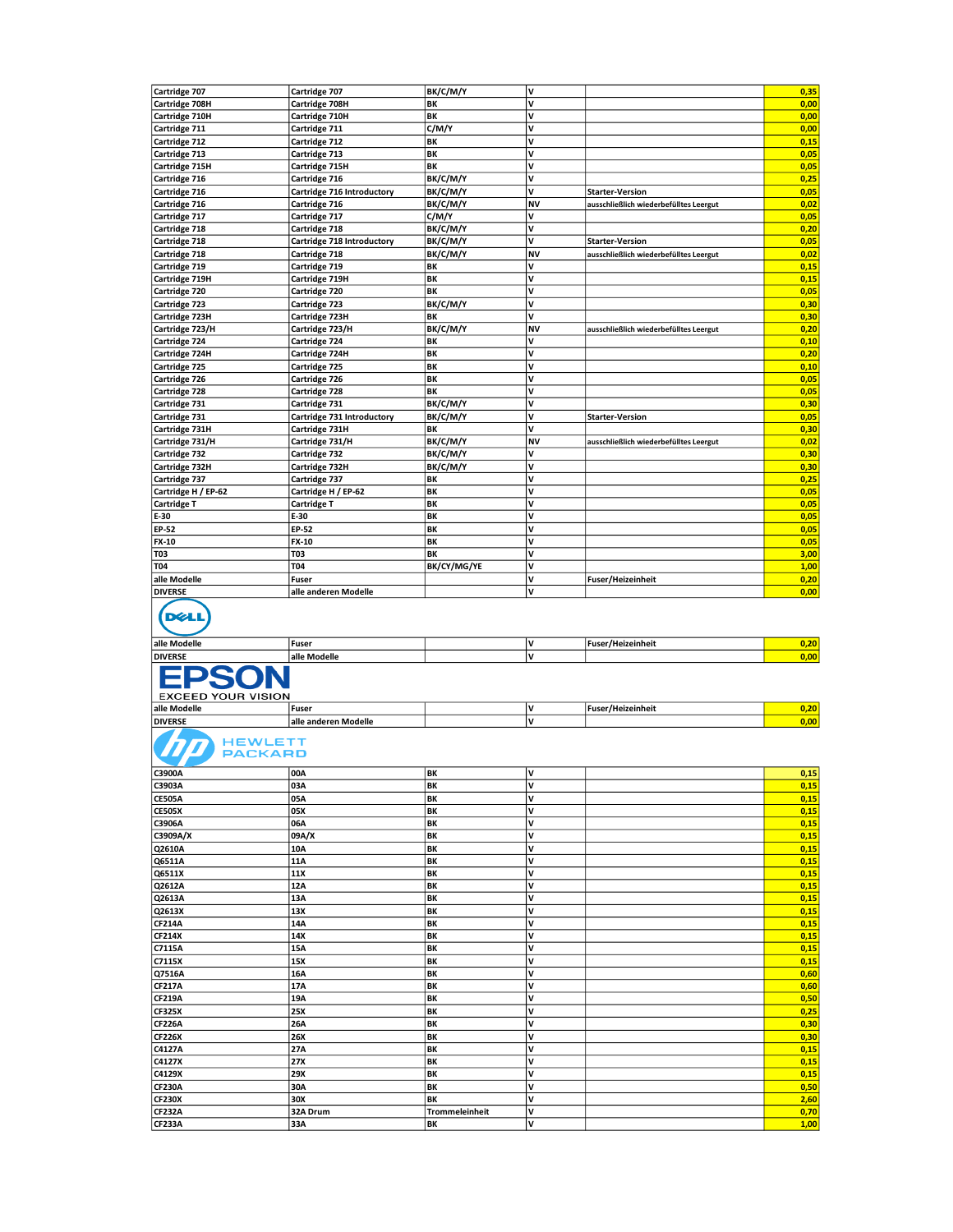| <b>CB435A</b>                   | 35A                     | BK       | V         |                                        | 0,15          |
|---------------------------------|-------------------------|----------|-----------|----------------------------------------|---------------|
| <b>CB435A</b>                   | 35A Introductory        | BK       | v         | <b>Starter-Version</b>                 | 0,15          |
| <b>CB436A</b>                   | 36A                     | ΒK       | V         |                                        | 0,15          |
| <b>CB436A</b>                   | 36A Introductory        | BΚ       | V         | <b>Starter-Version</b>                 | 0,15          |
| <b>CF237A</b>                   | 37A                     | BK       | V         |                                        | 4,00          |
| <b>CF237X</b>                   | 37X                     | ΒK       | V         |                                        | 13,20         |
| <b>CF237Y</b>                   | 37Y                     | BK       | V         |                                        | 8,20          |
| <b>CF237A/X/Y</b>               | 37A/X/Y                 | BK       | NV        | ausschließlich wiederbefülltes Leergut | 1,00          |
| Q1338A                          | 38A                     | BK       | V         |                                        | 1,00          |
| Q1338A                          | 38A                     | BK       | ΝV        | ausschließlich wiederbefülltes Leergut | 0,10          |
| Q1339A                          | 39A                     | BK       | ٨         |                                        | 0,15          |
| Q5942A                          | 42A                     | BK       | V         |                                        | 1,20          |
| Q5942A                          | 42A                     | BK       | ΝV        | ausschließlich wiederbefülltes Leergut | 0,05          |
|                                 |                         | BK       | ٨         |                                        |               |
| Q5942X<br>C8543X                | 42X<br>43X              | BK       | V         |                                        | 1,15          |
|                                 |                         |          |           |                                        | 2,55          |
| C8543X                          | 43X                     | BK       | NV        | ausschließlich wiederbefülltes Leergut | 0,10          |
| <b>CF244A</b>                   | 44A                     | BK       | ٨         |                                        | 0,50          |
| <b>CF244A</b>                   | 44A Introductory        | ΒK       | V         |                                        | 0,10          |
| Q5945A                          | 45A                     | BK       | V         |                                        | 0,15          |
| Q5949A                          | 49A                     | BK       | ٧         |                                        | 0,15          |
| Q5949X                          | 49X                     | BK       | V         |                                        | 0,15          |
| Q7551A                          | 51A                     | BK       | V         |                                        | 0,15          |
| Q7551X                          | 51X                     | BK       | V         |                                        | 0,15          |
| Q7553A                          | 53A                     | BK       | V         |                                        | 0,15          |
| Q7553X                          | 53X                     | BK       | V         |                                        | 0,15          |
| <b>CE255A</b>                   | 55A                     | BK       | V         |                                        | 0,10          |
| <b>CE255X</b>                   | 55X                     | BK       | V         |                                        | 0,15          |
| <b>CF259A</b>                   | 59A                     | BΚ       | V         |                                        | 7,00          |
| <b>CF259X</b>                   | 59X                     | BK       | V         |                                        | 12,50         |
| C8061A                          | 61A                     | BK       | V         |                                        | 0,15          |
| C8061X                          | 61X                     | ΒK       | V         |                                        | 0,25          |
| <b>CC364A</b>                   | 64A                     | BK       | V         |                                        | 0,25          |
| <b>CC364A</b>                   | 64A                     | BK       | NV        | ausschließlich wiederbefülltes Leergut | 0,10          |
| CC364X                          | 64X                     | BΚ       | ٧         |                                        | 0,25          |
| CC364X                          | 64X                     | BK       | ΝV        | ausschließlich wiederbefülltes Leergut | 0,10          |
| Q7570A                          | 70A                     | ΒK       | V         |                                        | 1,20          |
| 92274A                          | 74A                     | BK       | V         |                                        | 0,15          |
| 92275A                          | 75A                     | BK       | ٧         |                                        | 0,15          |
| <b>CE278A</b>                   | 78A                     | BΚ       | V         |                                        | 0,15          |
| <b>CE278A</b>                   | <b>78A Introductory</b> | BK       | V         | <b>Starter-Version</b>                 | 0,15          |
| <b>CF279A</b>                   | 79A                     | BK       | V         |                                        | 0,15          |
| <b>CF280A</b>                   | 80A                     | BΚ       | V         |                                        | 0,15          |
| <b>CF280X</b>                   | 80X                     | BΚ       | V         |                                        | 0,15          |
| <b>CF281A</b>                   | 81A                     | BK       | V         |                                        | 0,15          |
| <b>CF281X</b>                   | 81X                     | BΚ       | V         |                                        | 0,15          |
| C4182X                          | 82X                     | BK       | v         |                                        | 0,30          |
| <b>CF283A</b>                   | 83A                     | BK       | V         |                                        | 0,15          |
| <b>CF283A</b>                   | 83A Introductory        | BK       | V         | <b>Starter-Version</b>                 | 0,15          |
| <b>CF283X</b>                   | 83X                     | BK       | ٧         |                                        | 0,20          |
| <b>CE285A</b>                   | 85A                     | BK       | V         |                                        | 0,15          |
| <b>CE285A</b>                   | 85A Introductory        | BK       | V         | <b>Starter-Version</b>                 | 0,15          |
| <b>CF287A</b>                   | 87A                     | BK       | ٧         |                                        | 0,50          |
| <b>CF287X</b>                   | 87X                     | BΚ       | V         |                                        | 0,50          |
| <b>CF287X</b>                   | 87X                     | BK       | NV        | ausschließlich wiederbefülltes Leergut | 0,15          |
| <b>CF289A</b>                   | 89A                     | BK       | V         |                                        | 5,20          |
| <b>CF289 X</b>                  | 89X                     | BK       | v         |                                        | 12,00         |
|                                 |                         |          |           |                                        |               |
| <b>CF289 Y</b><br><b>CE390A</b> | 89Y<br>90A              | BK<br>ΒK | ٨<br>V    |                                        | 10,50<br>0,15 |
| <b>CE390X</b>                   | 90X                     | ΒK       | V         |                                        | 0,70          |
| <b>CE390X</b>                   | 90X                     | BK       | NV        | ausschließlich wiederbefülltes Leergut | 0,05          |
| C4092A                          | 92A                     | ΒK       | V         |                                        | 0,15          |
|                                 | 94A                     | BK/C/M/Y | v         |                                        |               |
| <b>CF294A</b>                   |                         |          | V         |                                        | 1,50          |
| <b>CF294X</b>                   | 94X                     | BK/C/M/Y | V         |                                        | 2,20          |
| C4096A                          | 96A                     | ΒK       | V         |                                        | 0,15          |
| 92298A                          | 98A                     | BK       |           |                                        | 0,15          |
| 92298X                          | 98X                     | BK       | V         |                                        | 0,15          |
| W1106A                          | 106A                    | ΒK       | V<br>V    |                                        | 1,20          |
| W2070A-W2073A                   | 117A                    | BK/C/M/Y |           |                                        | 1,20          |
| Q3964A/C9704A                   | 122A                    | BK/C/M/Y | V         | Trommeleinheit                         | 0,15          |
| Q3960-3A/C9700-3A               | 122A                    | BK/C/M/Y | V         |                                        | 0,15          |
| Q3971/2/3A                      | 123A                    | BK/C/M/Y | V         |                                        | 0,15          |
| Q6000/1/2/3A                    | 124A                    | BK/C/M/Y | V         |                                        | 0,30          |
| CB540/1/2/3A                    | 125A                    | BK/C/M/Y | V         |                                        | 0,30          |
| CB540/1/2/3A                    | 125A Introductory       | BK/C/M/Y | V         | <b>Starter-Version</b>                 | 0,15          |
| CB540/1/2/3A                    | 125A                    | BK/C/M/Y | NV        | ausschließlich wiederbefülltes Leergut | 0,02          |
| CE310/1/2/3A                    | 126A                    | BK/C/M/Y | V         |                                        | 0,20          |
| CE310/1/2/3A                    | 126A                    | BK/C/M/Y | NV        | ausschließlich wiederbefülltes Leergut | 0,02          |
| CE320/1/2/3A                    | 128A                    | BK/C/M/Y | V         |                                        | 0,30          |
| CE320/1/2/3A                    | 128A Introductory       | BK/C/M/Y | V         | <b>Starter-Version</b>                 | 0,15          |
| CE320/1/2/3A                    | 128A                    | BK/C/M/Y | NV        | ausschließlich wiederbefülltes Leergut | 0,02          |
| CF350/1/2/3A                    | 130A                    | BK/C/M/Y | V         |                                        | 0,25          |
| CF350/1/2/3A                    | 130A Introductory       | BK/C/M/Y | V         | <b>Starter-Version</b>                 | 0,15          |
| CF350/1/2/3A                    | 130A                    | BK/C/M/Y | <b>NV</b> |                                        | 0,02          |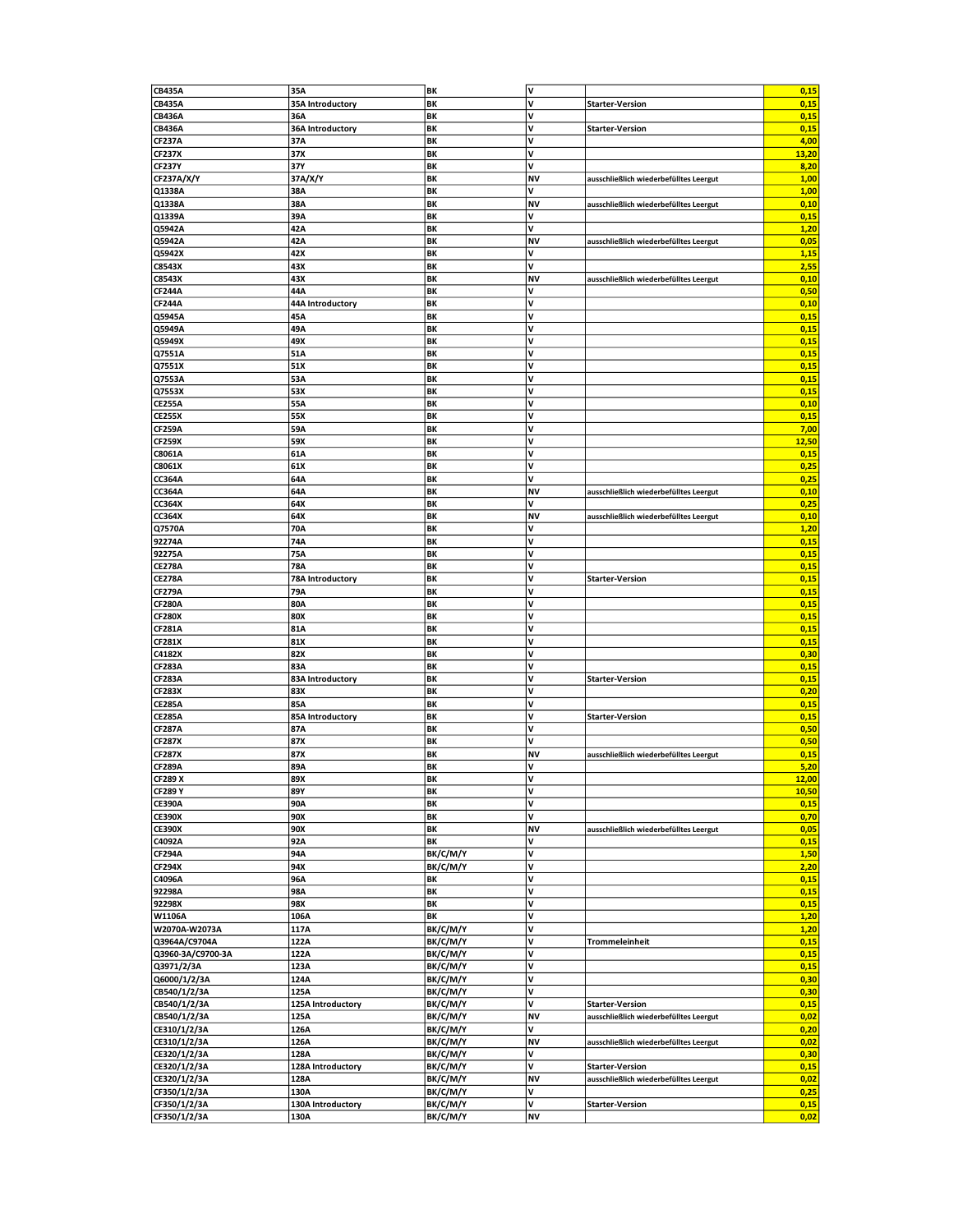| CF210/1/2/3A                 | 131A              | BK/C/M/Y             | V      |                                        | 0,30         |
|------------------------------|-------------------|----------------------|--------|----------------------------------------|--------------|
| CF210/1/2/3A                 | 131A Introductory | BK/C/M/Y             | ٨      | <b>Starter-Version</b>                 | 0,30         |
| CF210/1/2/3A                 | 131A              | BK/C/M/Y             | ΝV     | ausschließlich wiederbefülltes Leergut | 0,02         |
| <b>CF210X</b>                | 131X              | BΚ                   | V      |                                        | 0,30         |
| W1470A                       | 147A              | BΚ                   | V      |                                        | 3,00         |
| W1470X                       | 147X              | ΒK                   | V      |                                        | 4,00         |
| W1470Y                       | 147Y              | BΚ                   | V      |                                        | 5,00         |
| CF400/1/2/3A                 | 201A              | BK/C/M/Y             | V      |                                        | 0,60         |
| CF400/1/2/3A                 | 201A Introductory | BK/C/M/Y             | V      | <b>Starter-Version</b>                 | 0,05         |
| CF400/1/2/3X                 | 201X              | <b>BK/C/M/Y</b>      | v      |                                        | 0,80         |
|                              | 203A              |                      | V      |                                        | 0,70         |
| CF540/1/2/3A                 |                   | BK/C/M/Y             | V      |                                        |              |
| CF540/1/2/3X                 | 203X              | BK/C/M/Y             | v      |                                        | 1,00         |
| CF530/1/2/3A                 | 205A              | BK/C/M/Y             |        |                                        | 0,90         |
| W2210-3A                     | 207A              | BK/C/M/Y             | V      |                                        | 1,60         |
| W2210-3X                     | 207X              | BK/C/M/Y             | V      |                                        | 2,20         |
| W2410A-W2413A                | 216A              | BK/C/M/Y             | V      |                                        | 1,70         |
| CC530/1/2/3A                 | 304A              | BK/C/M/Y             | V      |                                        | 0,15         |
| CC530/1/2/3A                 | 304A Introductory | BK/C/M/Y             | V      | <b>Starter-Version</b>                 | 0,15         |
| CC530/1/2/3A                 | 304A              | BK/C/M/Y             | NV     | ausschließlich wiederbefülltes Leergut | 0,02         |
| CE410/1/2/3A                 | 305A              | BK/C/M/Y             | ٨      |                                        | 0,15         |
| CE410/1/2/3A                 | 305A Introductory | BK/C/M/Y             | V      | <b>Starter-Version</b>                 | 0,15         |
| CE410/1/2/3A                 | 305A              | BK/C/M/Y             | NV     | ausschließlich wiederbefülltes Leergut | 0,02         |
| <b>CE410X</b>                | 305X              | BΚ                   | V      |                                        | 0,15         |
| CE740/1/2/3A                 | 307A              | BK/C/M/Y             | V      |                                        | 4,50         |
| CE740/1/2/3A                 | 307A              | BK/C/M/Y             | NV     | ausschließlich wiederbefülltes Leergut | 0,05         |
| Q2670/1/2/3A                 | 308A/309A         | BK/C/M/Y             | V      |                                        | 0,15         |
| Q2681/2/3A                   | 311A              | C/M/Y                | V      |                                        | 0,15         |
| CF380/1/2/3A                 | 312A              | BK/C/M/Y             | v      |                                        | 0,15         |
| CF380/1/2/3A                 | 312A Introductory | BK/C/M/Y             | V      | <b>Starter-Version</b>                 | 0,15         |
| <b>CF380X</b>                | 312X              | BΚ                   | V      |                                        | 0,30         |
| Q7560/1/2/3A                 | 314A              | BK/C/M/Y             | ٧      |                                        | 0,15         |
| CF410A-CF413A                | 410A              | BK/C/M/Y             | V      |                                        | 0,30         |
| CF410A-CF413A                | 410A Introductory | BK/C/M/Y             | V      | <b>Starter-Version</b>                 | 0,15         |
| CF410X-CF413X                | 410X              | BK/C/M/Y             | V      |                                        | 0,40         |
| W2030A-2033A                 | 415A              | BK/C/M/Y             | V      |                                        | 1,80         |
| W2030A-2033A                 | 415A Introductory | BK/C/M/Y             | V      | <b>Starter-Version</b>                 | 0,15         |
| W2030X-2033X                 | 415X              | BK/C/M/Y             | V      |                                        | 3,30         |
| Q6470A                       | 501A              | ΒK                   | V      |                                        | 0,15         |
| Q6471/2/3A                   | 502A              | C/M/Y                | v      |                                        | 0,15         |
| Q7581/2/3                    | 503A              | C/M/Y                | V      |                                        | 0,15         |
| CE250/1/2/3A                 | 504A              | BK/C/M/Y             | V      |                                        | 0,30         |
| CE250/1/2/3A/X               | 504A/X            | BK/C/M/Y             | NV     | ausschließlich wiederbefülltes Leergut | 0,20         |
| <b>CE250X</b>                | 504X              | ΒK                   | V      |                                        | 0,30         |
| CE400/1/2/3A                 | 507A              | BK/C/M/Y             | V      |                                        | 0,30         |
| CE400/1/2/3A/X               | 507A/X            | BK/C/M/Y             | NV     | ausschließlich wiederbefülltes Leergut | 0,20         |
| <b>CE400X</b>                | 507X              | BΚ                   | V      |                                        | 0,30         |
| CF360/1/2/3A                 | 508A              | BK/C/M/Y             | V      |                                        | 1,00         |
| CF360/1/2/3X                 | 508X              | <b>BK/C/M/Y</b>      | V      |                                        | 1,00         |
| C9720/1/2/3A                 | 641A              | BK/C/M/Y             | V      |                                        | 0,15         |
| CB400/1/2/3A                 | 642A              | BK/C/M/Y             | V      |                                        | 5,10         |
| CB400/1/2/3A                 | 642A              | BK/C/M/Y             | NV     | ausschließlich wiederbefülltes Leergut | 0,25         |
| Q5950/1/2/3A                 | 643A              | BK/C/M/Y             | ٧      |                                        | 5,10         |
| Q5950/1/2/3A                 | 643A              | BK/C/M/Y             | ΝV     | ausschließlich wiederbefülltes Leergut | 0,25         |
| Q6460/1/2/3A                 | 644A              | <b>BK/C/M/Y</b>      | V      |                                        | 5,10         |
| Q6460/1/2/3A                 | 644A              | BK/C/M/Y             | NV     | ausschließlich wiederbefülltes Leergut | 0,25         |
| C9730/1/2/3A                 | 645A              | BK/C/M/Y             | V      |                                        | 2,00         |
| CF031/2/3A                   | 646A              | C/M/Y                | V      |                                        | 0,50         |
| <b>CE264X</b>                | 646X              | ΒK                   | V      |                                        | 0,15         |
| CE260/1/2/3                  | 648A              | BK/C/M/Y             | V      |                                        | 0,75         |
| <b>CE260X</b>                | 649X              | ΒK                   | V      |                                        | 0,75         |
| CE260A/X-3A                  | 648A/649X         | BK/C/M/Y             | NV     | ausschließlich wiederbefülltes Leergut | 0,05         |
| CE270/1/2/3A                 | 650A              | BK/C/M/Y             | V      |                                        | 4,50         |
| CE270/1/2/3A                 | 650A              | BK/C/M/Y             | NV     | ausschließlich wiederbefülltes Leergut | 0,05         |
|                              | 651A              |                      | V      |                                        | 2,60         |
| CE340/1/2/3A<br>CE340/1/2/3A | 651A              | BK/C/M/Y             | NV     |                                        | 0,05         |
|                              |                   | BK/C/M/Y             | V      | ausschließlich wiederbefülltes Leergut | 0,60         |
| CF320-3A                     | 652A              | BK/C/M/Y             | V      |                                        | 0,60         |
| <b>CF320X</b>                | 652X              | BК                   | V      |                                        | 0,60         |
| CF331/2/3A                   | 654A              | C/M/Y<br>ΒK          | V      |                                        | 0,60         |
| <b>CF330X</b>                | 654X              |                      | V      |                                        |              |
| CF450/1/2/3A                 | 655A              | BK/C/M/Y             |        |                                        | 3,20         |
| CF460/1/2/3X                 | 656X              | BK/C/M/Y             | V<br>V |                                        | 6,00         |
| CF470/1/2/3X                 | 657X              | BK/C/M/Y             |        |                                        | 4,00         |
| W2000A-W2003A                | 658A              | BK/C/M/Y             | V<br>V |                                        | 1,10         |
| W2000X-W2003X                | 658X              | BK/C/M/Y             |        |                                        | 1,60         |
| W2004A Drum                  | 660A Drum         | Trommeleinheit       | V      | <b>Trommeleinheit</b>                  | 1,10         |
| W2010A-W2013A                | 659A              | BK/C/M/Y             | V<br>V |                                        | 1,10         |
| W2010X-W2013X                | 659X              | BK/C/M/Y             |        |                                        | 1,60         |
| <b>CB380A</b>                | 823A              | ΒK                   | V<br>V |                                        | 0,15<br>0,15 |
| CB381/2/3A                   |                   |                      |        |                                        |              |
|                              | 824A              | C/M/Y                |        |                                        |              |
| CB384/5/6/7                  | 824A Drum         | Trommeleinheit       | V      | <b>Trommeleinheit</b>                  | 0,15         |
| <b>CB390A</b>                | 825A              | ΒK                   | ٨      |                                        | 0,15         |
| CF310/1/2/3A<br>CF300/1/2/3A | 826A<br>827A      | BK/C/M/Y<br>BK/C/M/Y | V<br>V |                                        | 0,15<br>0,15 |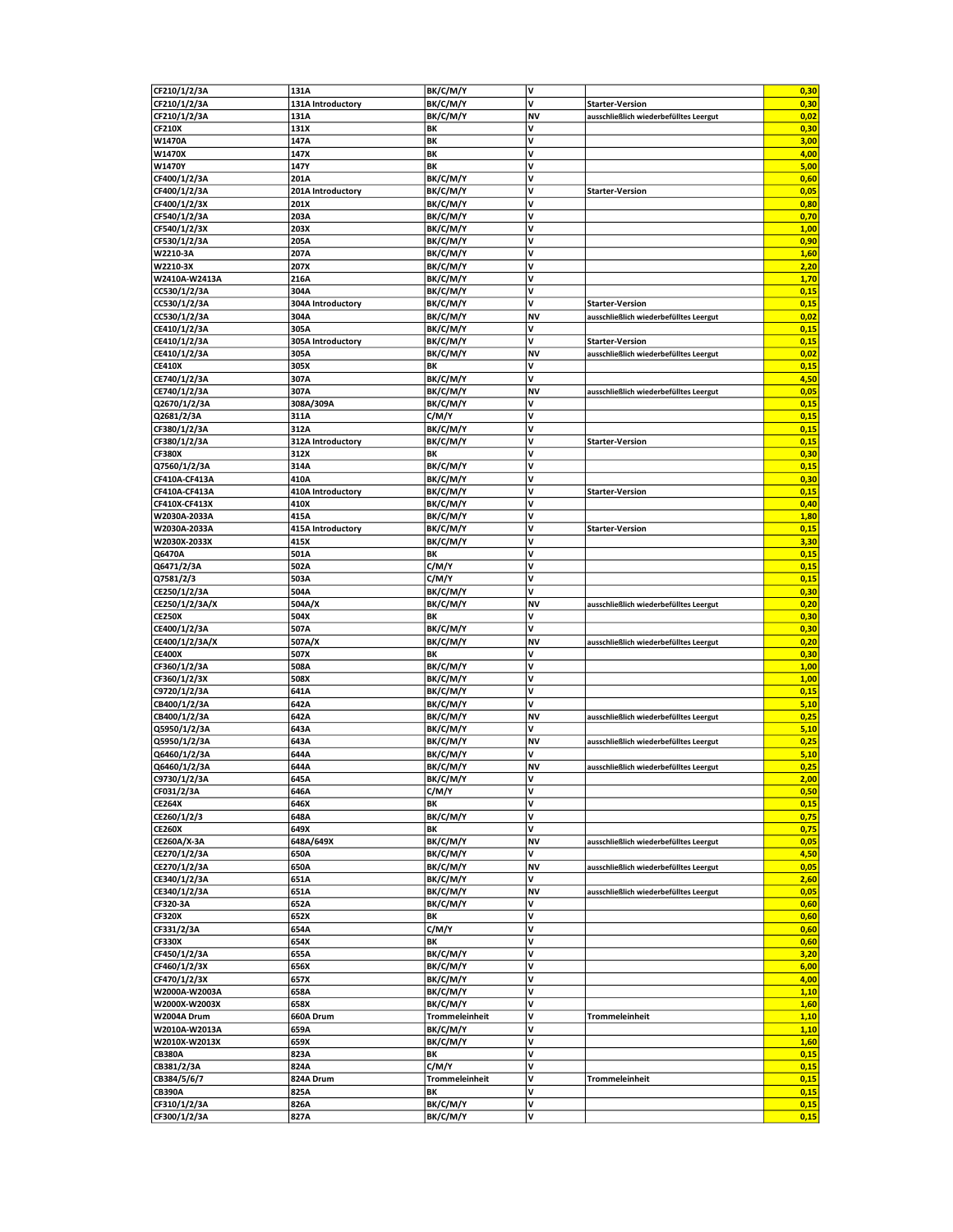| CF358/59/64/65A       | 828A                 | BK/C/M/Y  | v    | Trommeleinheit           | 0,15 |
|-----------------------|----------------------|-----------|------|--------------------------|------|
| W9000-3MC             |                      | BK/C/M/Y  | v    |                          | 3,00 |
| W9004MC               |                      | BK        | v    |                          | 5,50 |
| W9008MC               |                      | BK        | IV   |                          | 5,00 |
| W9010MC-X9013MC       |                      | BK/C/M/Y  | ν    |                          | 1,60 |
| W9017MC               |                      | <b>BK</b> | IV   |                          | 0,75 |
| W9030MC-W9033MC       |                      | BK/C/M/Y  | IV   |                          | 2,50 |
| W9040MC-W9043MC       |                      | BK/C/M/Y  | ν    |                          | 0,50 |
| W9050MC/MM-W9053MC/MM |                      | BK/C/M/Y  | IV   |                          | 0,50 |
| W9060MC-W9063MC       |                      | BK/C/M/Y  | ν    |                          | 0,85 |
| W9190MC-W9193MC       |                      | BK/C/M/Y  | ν    |                          | 0,50 |
| alle Modelle          | <b>Fuser</b>         |           | v    | <b>Fuser/Heizeinheit</b> | 0,20 |
| <b>DIVERSE</b>        | alle anderen Modelle |           | V/NV |                          | 0,00 |

## **EX KYOCERA**

| DK-110                         | DK-110               |                      | V      | <b>Trommeleinheit</b> | 0,00 |
|--------------------------------|----------------------|----------------------|--------|-----------------------|------|
| DK-130                         | <b>DK-130</b>        |                      | V      | <b>Trommeleinheit</b> | 0,00 |
| DK-150                         | DK-150               |                      | v      | <b>Trommeleinheit</b> | 0,00 |
| <b>DK-170</b>                  | DK-170               |                      | V      | <b>Trommeleinheit</b> | 0,05 |
| DV-320                         | DV-320               |                      | V      | Entwicklereinheit     | 0,00 |
| DV-340                         | DV-340               |                      | v      | Entwicklereinheit     | 0,00 |
| DV-350                         | DV-350               |                      | V      | Entwicklereinheit     | 0,00 |
| TK-110                         | TK-110               | BK                   | V      |                       | 0,05 |
| TK-130                         | TK-130               | BK                   | V      |                       | 0,05 |
| TK-140                         | TK-140               | BK                   | V      |                       | 0,05 |
| TK-150                         | TK-150               | BK/C/M/Y             | V      |                       | 2,20 |
| TK-160                         | TK-160               | ΒK                   | V      |                       | 0,10 |
| TK-170                         | TK-170               | BK                   | V      |                       | 0,05 |
| TK-340                         | TK-340               | BK                   | V      |                       | 0,05 |
| TK-350                         | TK-350               | BK                   | v      |                       | 0,05 |
| TK-500                         | TK-500               | BK/C/M/Y             | ٧      |                       | 0,05 |
| TK-510                         | TK-510               | BK/C/M/Y             | V      |                       | 0,05 |
| TK-520                         | TK-520               | BK/C/M/Y             | V      |                       | 0,05 |
| TK-540                         | TK-540               | BK/C/M/Y             | V      |                       | 0,05 |
| <b>TK-550</b>                  | TK-550               | BK/C/M/Y             | v      |                       | 0,05 |
| TK-560                         | TK-560               | BK/C/M/Y             | V      |                       | 0,05 |
| TK-570                         | TK-570               | BK/C/M/Y             | V      |                       | 0,05 |
| <b>TK-580</b>                  | TK-580               | BK/C/M/Y             | V      |                       | 0,05 |
| TK-590                         | TK-590               | BK/C/M/Y             | V      |                       | 0,05 |
| TK-810                         | TK-810               | BK/C/M/Y             | V      |                       | 0,05 |
| TK-815                         | TK-815               | BK/C/M/Y             | V      |                       | 0,05 |
| TK-820                         | TK-820               | BK/C/M/Y             | V      |                       | 0,05 |
| TK-825                         | TK-825               | BK/C/M/Y             | V      |                       | 0,05 |
| TK-855                         | TK-855               | BK/C/M/Y             | V      |                       | 0,05 |
| TK-865                         | TK-865               | BK/C/M/Y             | V      |                       | 0,05 |
| TK-880                         | TK-880               | BK/C/M/Y             | v      |                       | 0,05 |
| <b>TK-895</b>                  | TK-895               | BK/C/M/Y             | V      |                       | 0,05 |
| TK-1110                        | TK-1110              | BΚ                   | ٧      |                       | 0,50 |
| TK-1115                        | TK-1115              | ΒK                   | V      |                       | 0,30 |
| TK-1120                        | TK-1120              | ΒK                   | V      |                       | 0,30 |
| TK-1125                        | TK-1125              | ΒK                   | v      |                       | 0,05 |
| TK-1130                        | TK-1130              | BK                   | v      |                       | 0,05 |
| TK-1140                        | TK-1140              | BK                   | V      |                       | 0,20 |
| TK-1150                        | TK-1150              | BK                   | V      |                       | 0,70 |
| TK-1160                        | TK-1160              | ΒK                   | V      |                       | 0,60 |
| TK-1170                        | TK-1170              | BK                   | V      |                       | 0,25 |
| TK-3060                        | TK-3060              | BK                   | v      |                       | 0,05 |
| TK-3100                        | TK-3100              | BK                   | V      |                       | 0,05 |
| TK-3110                        | TK-3110              | BK                   | v      |                       | 0,05 |
| TK-3130                        | TK-3130              | BK                   | v      |                       | 0,05 |
| TK-3150                        | TK-3150              | BK                   | V      |                       | 0,05 |
| TK-3160                        | TK-3160              | BK                   | V      |                       | 0,05 |
| TK-3170                        | TK-3170              | ΒK                   | V      |                       | 0,10 |
| TK-3190                        | TK-3190              | BK                   | V      |                       | 0,10 |
| TK-5135                        | TK-5135              | BK/C/M/Y             | V      |                       | 0,05 |
| TK-5140                        | TK-5140              | BK/C/M/Y             | ٧      |                       | 0,05 |
| TK-5150                        | TK-5150              | BK/C/M/Y             | V      |                       | 0,05 |
| TK-5160                        | TK-5160              | BK/C/M/Y             | V      |                       | 0,05 |
| TK-5220                        | TK-5220              | BK/C/M/Y             | V      |                       | 0,50 |
| TK-5230                        | TK-5230              | BK/C/M/Y             | V      |                       | 0,80 |
| TK-5240                        | TK-5240              | BK/C/M/Y             | V      |                       | 0,30 |
| <b>TK-5270</b>                 | TK-5270              | BK/C/M/Y             | V      |                       | 2,60 |
| <b>TK-5280</b>                 | TK-5280              | BK/C/M/Y             | V      |                       | 2,60 |
| TK-5290                        | TK-5290              | BK/C/M/Y             | V      |                       | 0,05 |
| TK-8305                        | TK-8305              | BK/C/M/Y             | V      |                       | 0,05 |
| TK-8315                        | TK-8315              | BK/C/M/Y             | V      |                       | 0,05 |
| TK-8325                        | TK-8325              | BK/C/M/Y             | V      |                       | 0,05 |
| TK-8505                        | TK-8505              | BK/C/M/Y             | V<br>V |                       | 0,05 |
| TK-8600                        | TK-8600              | BK/C/M/Y<br>BK/C/M/Y |        |                       | 0,05 |
| TK-8705                        | TK-8705              |                      | V      |                       | 0,05 |
| alle Modelle<br><b>DIVERSE</b> | Fuser                |                      | V<br>V | Fuser/Heizeinheit     | 0,20 |
|                                | alle anderen Modelle |                      |        |                       | 0,00 |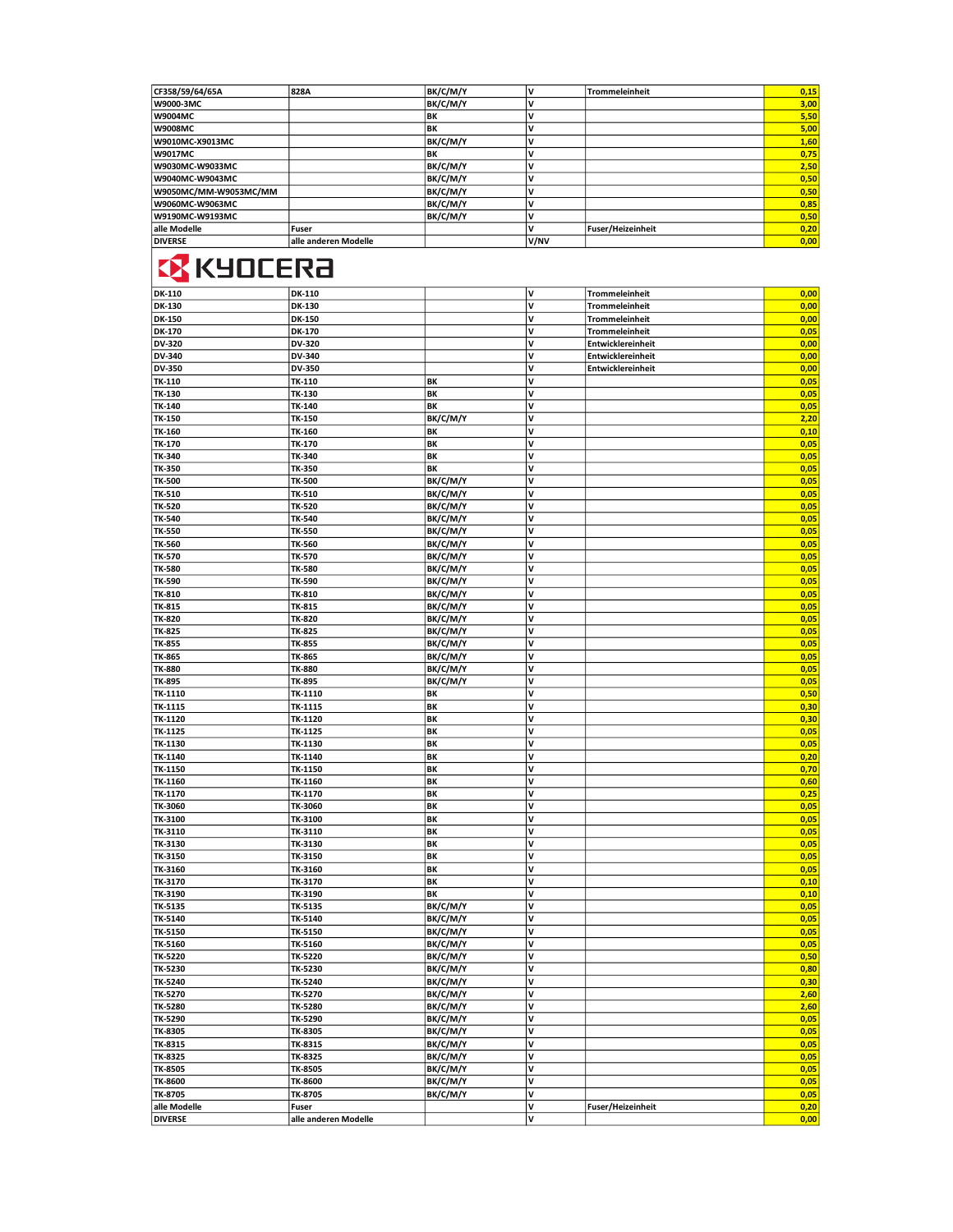| exmark |  |
|--------|--|
|        |  |

| alle Serien    | E-230/240/330/340/X203/204 |          | v         | Optra E 230/240/330,     | 0,10 |
|----------------|----------------------------|----------|-----------|--------------------------|------|
| alle Serien    | E-250/350/352/450/X264/340 |          | V         | Optra E 250/350/352/450, | 0,20 |
| alle Serien    | E-260/360/460              |          | v         | Optra E 260/360/460,     | 0,15 |
| alle Serien    | M1140/1145                 |          | v         | M-1140/1145/XM-1140/1145 | 0,60 |
| alle Serien    | T-640/642/644              |          | v         | Optra T 640/642/644      | 0,60 |
| alle Serien    | T-650/652/654/656          |          | v         | Optra T 650/652/654/656  | 0,60 |
| alle Serien    | X-640/642/644/646          |          | v         | X 640/642/644/646        | 0,60 |
| alle Serien    | X-651/652/654/656/658      |          | v         | X 651/652/654/656/658    | 0,60 |
| alle Serien    | C-520/522/530/534          | BK/C/M/Y | v         | Optra C 520/522/530/534  | 0,05 |
| alle Serien    | C-540/543/544/546          | BK/C/M/Y | v         | Optra C 540/543/544,     | 0,05 |
| alle Serien    | C-734/736, X-734/736/738   | BK/C/M/Y | v         | Optra C 734/736,         | 0,05 |
| alle Serien    | C-746/748                  | BK/C/M/Y | v         | Optra C 746/748          | 0,05 |
| alle Serien    | CS/CX-310/410/510          | BK/C/M/Y | V         | CS/CX-310/410/510        | 0,50 |
| alle Serien    | CS/CX-310/410/510          | BK/C/M/Y | <b>NV</b> | CS/CX-310/410/510        | 0,10 |
| alle Serien    | CS/CX-317/417/517          | BK/C/M/Y | v         | CS-317/417/517           | 0,25 |
| alle Serien    | MS/MX-310/410/510/610      | BK/C/M/Y | V         | MS/MX-310/410/510/610    | 0,50 |
| alle Serien    | MS/MX-310/410/510/610      | BK/C/M/Y | <b>NV</b> | MS/MX-310/410/510/610    | 0,10 |
| alle Serien    | MS/MX-317/417/517/617      | BK/C/M/Y | v         | MS/MX-317/417/517/617    | 0,10 |
| alle Serien    | MS/MX-320/420/520/620      | BK/C/M/Y | v         | MS/MX-320/420/520/620    | 0,10 |
| alle Serien    | MS/MX-710/711/810          | BK/C/M/Y | v         | MS-710/711/810/811/812   | 0,70 |
| alle Serien    | MS/MX-717/718/817/818      | BK/C/M/Y | v         | MX-717/718/817/818       | 0,70 |
| alle Serien    | MS/MX-720/722/820          | BK/C/M/Y | V         | MS/MX-720/722/820        | 0,25 |
| alle Modelle   | Fuser                      |          | v         | Fuser/Heizeinheit        | 0,20 |
| <b>DIVERSE</b> | alle anderen Modelle       |          | v         |                          | 0,00 |
|                |                            |          |           |                          |      |

| KONICA MINOLTA  |                      |           |                               |      |
|-----------------|----------------------|-----------|-------------------------------|------|
| A6VK01H/A6VK01W | <b>TNP-44/TNP-46</b> | <b>BK</b> | Bizhub 4050                   | 0,15 |
| A6WT00H/A6WT00W | <b>TNP-41/TNP-43</b> | BK        | Bizhub 3320                   | 0,15 |
| A6WN01H/A6WN01W | <b>TNP-40/TNP-42</b> | BK        | Bizhub 4020                   | 0,15 |
| A63V00W/A63V00H | <b>TNP-36/TNP-39</b> | BK        | Bizhub 3300P                  | 0,15 |
| A63W01W/A63W01H | <b>TNP-35/TNP-38</b> | BK        | Bizhub 4000 P                 | 0,15 |
| A63T01W/A63T01H | <b>TNP-34/TNP-37</b> | BK        | Bizhub 4700 P                 | 0,15 |
| A0V301H-A0V30NH | 1600/1650/1680/1690  | BK/C/M/Y  | Magicolor 1600/1650/1680/1690 | 0,10 |
| A0DK151 - J52   | 4650/4690            | BK/C/M/Y  | Magicolor 4650/4690           | 0,10 |
| alle Modelle    | Fuser                |           | Fuser/Heizeinheit             | 0,20 |
| <b>DIVERSE</b>  | alle anderen Modelle |           |                               | 0,00 |
|                 |                      |           |                               |      |

| D1203000                                                     | Orval C1/C2 PCU                     | Trommeleinheit         | ١v           | MP 2352SP-2852-3352-2553SP-3053-3353                | 0,25 |
|--------------------------------------------------------------|-------------------------------------|------------------------|--------------|-----------------------------------------------------|------|
| D0892250/D0892210                                            | Athena /Apollon C2.5 PCU            | Trommeleinheit         | v            | Aficio MP C3001-C3501-C4501-C5501                   | 0.25 |
| D1442251                                                     | Athena / Apollon C3 PCU             | Trommeleinheit         | v            | Aficio MP C3002-C3502-C4502-C5502                   | 0,10 |
| 402810/402813/402876/407007/40 Sincere AIO - SP4100          |                                     | Toner                  | V            | Aficio SP 4100SF, 4210N, 4310N                      | 1,50 |
| 407634/406491/406479                                         | Midas AIO - SP C310HE               | Toner                  | v            | Aficio SP C320DN-C340DN-C342DN                      | 2,00 |
| 407716/407531                                                | PERSEUS P1 MK2 4-6K AIO - SP C220E  | Toner                  | V            | Aficio SP C240SF-C242SF-C250SF-C252SF-C250DN-C252DN | 2,00 |
| 407543                                                       | PERSEUS P1 MK2 2K AIO - SP C220E    | Toner                  | v            | Aficio SP C240SF-C242SF-C250SF-C252SF-C250DN-C252DN | 2,00 |
| 406990/407168/407646/407648/40 Rinmei AIO - SP3400/3410/3500 |                                     | Toner                  | V            | Aficio SP 3400N-3410DN-3500N-3510DN-3500SF-3510SF   | 2,00 |
| 821242                                                       | REMY 6.4K AIO - SP311XE/HE/LE       | Toner                  | v            | Aficio SP 311SFN/SFNw/DN/DNw/Aficio SP 325DNw/SNw   | 1,50 |
| 821275/821229                                                | SHINKA MF1/P1 AIO - SP5200HE        | Toner                  | v            | Aficio SP5200S-5210S-5200DN-5210DN                  | 0,50 |
| 407318/938653                                                | Gimlet TC 12K/6K - SP4500E/HE       | Toner                  | v            | Aficio SP3600SF-DN-3610SF-SP-4510SF-DN              | 1,00 |
| D1292110/D0092110                                            | Alex C1 PCU                         | Toner                  | v            | Aficio MP 4000-4000B-5000-5000B                     | 0,50 |
| D1446012                                                     | Athena / Apollon C3 Transfer unit   | <b>Transfereinheit</b> | v            | Aficio MP C3002-3502-4502-5502                      | 1,50 |
| D0093808/D0093806                                            | Alex C1/C1.5/C2 Transfer unit       | <b>Transfereinheit</b> | v            | Aficio MP 4000/5000 Serie                           | 1,50 |
| D1294304/D1294305                                            | Alex C1/C1.5/C2/P1/P2 Cleaning unit | Reinigungseinheit      | v            | Aficio MP 4000/5000/8000 Serie                      | 0,10 |
| 413196                                                       | SP-1000                             | Toner                  | v            | Aficio SP 1000/Fax 1140L                            | 2,60 |
| 41827                                                        | Chimay MF 1                         | Toner                  | V            | IM 430                                              | 0.25 |
| 418133                                                       | Chimay MF 1                         | Toner                  | v            | IM 350                                              | 0,25 |
| 418447                                                       | Chimay P1                           | Toner                  | v            | P 501/502                                           | 0,25 |
| 418506                                                       | Chimay P2                           | Toner                  | v            | P 501L                                              | 0,25 |
| 408250/408184/408215/408188                                  | VESTA MF/P 1&2                      | Toner                  | v            | Aficio SP C352/360 K                                | 1,00 |
| 408251/408185/408216/408189                                  | VESTA MF/P 1&2                      | Toner                  | v            | Aficio SP C352/360 C                                | 1,00 |
| 408252/408186/408217/408190                                  | <b>VESTA MF/P 1&amp;2</b>           | Toner                  | $\mathsf{v}$ | Aficio SP C352/360 M                                | 1,00 |
| 408253/408187/408218/408191                                  | VESTA MF/P 1&2                      | Toner                  | $\mathbf v$  | Aficio SP C352/360 Y                                | 1,00 |
| 408340-4 / 408352-5                                          | <b>MERCURY P/MF</b>                 | Toner                  | v            | P C300-C301 / MPC 250FW                             | 1,10 |
| 408281 / 408278/408285                                       | <b>RIO AIO</b>                      | Toner                  | $\mathbf v$  | SP 330DN/SP330SN/SP 330SFN/SP 3710DN/SP 3710SF      | 0,75 |
| D1862218/D1862228                                            | <b>METIS C1 A-E PCU</b>             | <b>Trommeleinheit</b>  | v            | Aficio MP C3003/3503/4503/5503/6003                 | 0,10 |
| D2392244                                                     | <b>METIS C2 A-E PCU</b>             | <b>Trommeleinheit</b>  | v            | Aficio MP C3004/3504/4504/5504/6004                 | 0,10 |
| D2392279                                                     | <b>METIS C2 AB PCU</b>              | Trommeleinheit         | ١v           | Aficio MP C3004/3504                                | 0.10 |
| D2422245                                                     | <b>METIS C2 CDE PCU</b>             | Trommeleinheit         | v            | Aficio MP C4504/5504/6004                           | 0,10 |
| D2020126/D2020125/D2020124/D2020123                          | <b>CORONA C1/1.5 PCDU</b>           | Toner                  | v            | Aficio MP 2555/3055/3055/3555/4055/5055/6055        | 1,20 |
| D8692223/D8692222/D8692221/D8692220                          | CORONA C1/1.5 PCU                   | Toner                  | v            | Aficio MP 2555/3055/3055/3555/4055/5055/6055        | 0.15 |
| D8693021                                                     | <b>CORONA C1/1.5 DV</b>             | Toner                  | v            | Aficio MP 2555/3055/3055/3555/4055/5055/6055        | 0,15 |
| D0BK2200/01/02/03/05                                         | METIS MF3 PCDU/PCU YZ               | <b>Transfereinheit</b> | v            | IM C2000/2500                                       | 0,10 |
| D0BN2224/D0BM2215                                            | METIS MF3 PCDU/PCU ABCDE            | Transfereinheit        | v            | IM C2000/2500/3000/3500/4500/5500/6000              | 0,10 |
| D0BM2211/12/13/16                                            | <b>METIS MF3 PCDU/PCU AB</b>        | <b>Transfereinheit</b> | v            | IM C3000/3500                                       | 0.10 |
| D0BN2225/26/27/15                                            | <b>METIS MF3 PCDU/PCU CDE</b>       | <b>Transfereinheit</b> | v            | IM C/4500/5500/6000                                 | 0,10 |
| D0BM3001-3/D0BK3000-3                                        | METIS MF3 DV UNIT YZ/ABYZ           | <b>Trommeleinheit</b>  | v            | IM C2000/2500/3000/3500                             | 0,10 |
| D0BQ3000-3                                                   | <b>METIS MF3 DV UNIT ABCDE/CDE</b>  | <b>Trommeleinheit</b>  | ١v           | IM C3000/3500/4500/5500/6000                        | 0,10 |
| D0BQ6005                                                     | <b>METIS MF3 ITB UNIT ABCDEYZ</b>   | <b>Trommeleinheit</b>  | ١v           | IM C2000/2500/3000/3500/4500/5500/6000              | 0.10 |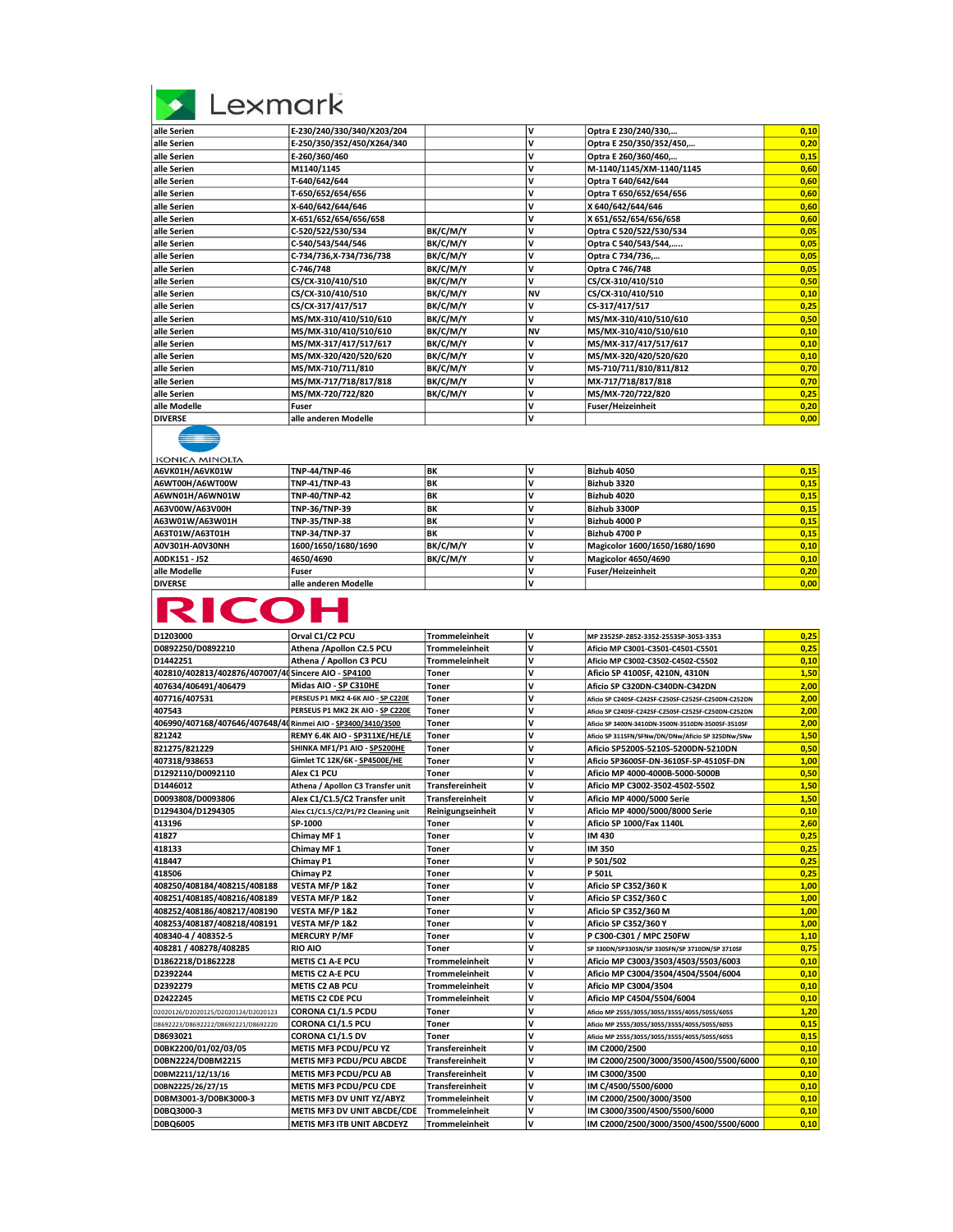| alle           | Fuser               |  | -<br>anneit |       |
|----------------|---------------------|--|-------------|-------|
| <b>DIVERSE</b> | odelle<br>эш<br>nac |  |             | - 00' |

| alle Serien       | C5600/5700/5800/5900 Drum       | Trommeleinheit        |                   | 0,30 |
|-------------------|---------------------------------|-----------------------|-------------------|------|
| alle Serien       | B410/430/440/MB460/470/480 Drum | <b>Trommeleinheit</b> |                   | 0,10 |
| alle Serien       | B401/411/412/431/512 Drum       | <b>Trommeleinheit</b> |                   | 0,25 |
| 09004078/09004079 | <b>B 6200/6300</b>              | BK                    |                   | 0,25 |
| 09004461/09004462 | B 6500 / ES 4300                | BK                    |                   | 0,25 |
| 09004447/09004391 | <b>B-2500</b>                   | <b>IBK</b>            |                   | 2,60 |
| alle Modelle      | <b>Fuser</b>                    |                       | Fuser/Heizeinheit | 0,20 |
| <b>DIVERSE</b>    | alle anderen Modelle            |                       |                   | 0,00 |
|                   |                                 |                       |                   |      |

### **Panasonic**

| UG-3380        |                      | <b>IBK</b> | UF580/585/590/595/5300/6100 | ren.  |
|----------------|----------------------|------------|-----------------------------|-------|
| alle Modelle   | <b>IFuser</b>        |            | 'Fuser/Heizeinheit          | J.20' |
| <b>DIVERSE</b> | alle anderen Modelle |            |                             | 0,00  |

### SAMSUNG

| <b>CLT-404S</b>      | <b>CLT-404S</b>      | BK/C/M/Y              | $\mathsf{v}$ | ProXpress C 430/480         | 0,05 |
|----------------------|----------------------|-----------------------|--------------|-----------------------------|------|
| <b>CLT-406</b>       | <b>CLT-406</b>       | BK/C/M/Y              | v            | CLP360/365/CLX3300/3305     | 0,05 |
| <b>CLT-R406</b>      | CLT-R406 Drum        | <b>Trommeleinheit</b> | V            | CLP360/365/CLX3300/3305     | 2,20 |
| CLT-4072             | CLT-4072             | BK/C/M/Y              | $\mathsf{v}$ | CLP320/325/CLX3185          | 0,05 |
| <b>CLT-R407</b>      | CLT-407 Drum         | Trommeleinheit        | V            | CLP320/325/CLX3185          | 2,10 |
| CLT-4092             | CLT-4092             | BK/C/M/Y              | $\mathsf{v}$ | CLP310/315/CLX3175          | 0,05 |
| <b>CLT-R409</b>      | CLT-409 Drum         | <b>Trommeleinheit</b> | V            | CLP310/315/CLX3175          | 2,10 |
| <b>CLT-503L</b>      | <b>CLT-503L</b>      | BK/C/M/Y              |              | CLT-503L                    | 0,15 |
| <b>CLT-504</b>       | <b>CLT-504</b>       | BK/C/M/Y              | V            | CLP415/CLX4195              | 1,35 |
| <b>CLT-505</b>       | <b>CLT-505</b>       | BK/C/M/Y              | v            | ProXpress C2600             | 0,10 |
| <b>CLT-506</b>       | <b>CLT-506</b>       | BK/C/M/Y              | V            | CLP680/CLX6260              | 0,10 |
| <b>CLT-603L</b>      | <b>CLT-603L</b>      | BK/C/M/Y              | $\mathsf{v}$ | ProXpress C4010             | 0,05 |
| <b>CLT-659S</b>      | <b>CLT-659S</b>      | BK/C/M/Y              | v            | CLX 8640/8650               | 0,05 |
| CLT-R659 Drum        | CLT-R659 Drum        | Trommeleinheit        | v            | CLX 8640/8650               | 0,05 |
| <b>CLT-804S</b>      | <b>CLT-804S</b>      | BK/C/M/Y              | v            | X3220/3280                  | 0,05 |
| <b>CLT-808A/S</b>    | <b>CLT-808A/S</b>    | BK/C/M/Y              | v            | X4220/4250/4300             | 0,05 |
| <b>CLT-809S</b>      | <b>CLT-809S</b>      | BK/C/M/Y              | V            | CLX 9201/9251/9301          | 0,05 |
| ML-6060              | ML-6060              | BΚ                    | v            | ML6040/6060/1440/1450       | 0,10 |
| <b>MLT-D101S</b>     | <b>MLT-D101S</b>     | BK                    | V            | ML2160/2165/SF760/SCX3400   | 0,10 |
| <b>MLT-D103L/S</b>   | <b>MLT-D103L/S</b>   | BK                    | v            | ML2950/2955/SCX4728/4729    | 0,30 |
| <b>MLT-D111S</b>     | <b>MLT-D111S</b>     | ΒK                    | V            | ProXpress M2020             | 0,10 |
| <b>MLT-D116S/L</b>   | <b>MLT-D116S/L</b>   | BK                    | v            | Xpress M2625/2675/2825/2875 | 0,30 |
| <b>MLT-R116/SEE</b>  | MLT-R116/SEE Drum    | Trommeleinheit        | v            | Xpress M2625/2675/2825 Drum | 0,30 |
| <b>MLT-D117S</b>     | <b>MLT-D117S</b>     |                       | v            | SCX4650/4652/4655           | 0,10 |
| <b>MLT-D201L/S</b>   | <b>MLT-D201L/S</b>   |                       | V            | SL-M 4030/4080              | 0,10 |
| <b>MLT-D203E/L/U</b> | <b>MLT-D203E/L/U</b> |                       | v            | M3820/4020                  | 0,20 |
| <b>MLT-D204E/L/U</b> | <b>MLT-D204E/L/U</b> |                       | V            | M3325/3825/4025/4075        | 0,20 |
| <b>MLT-R204</b>      | MLT-R204 Drum        | <b>Trommeleinheit</b> | V            | M3325/3825/4025/4075        | 0,30 |
| <b>MLT-D205L/S</b>   | <b>MLT-D205L/S</b>   |                       | $\mathsf{v}$ | ML3310/3710/SCX5637/5737    | 0,05 |
| <b>MLT-D303</b>      | <b>MLT-D303</b>      |                       | $\mathsf{v}$ | M4580                       | 1,00 |
| MLT-R303 Drum        | MLT-R303 Drum        | <b>Trommeleinheit</b> | V            | MLT-R303 Drum               | 0,25 |
| <b>MLT-D304</b>      | <b>MLT-D304</b>      |                       | V            | M4583                       | 0,20 |
| MLT-R304 Drum        | MLT-R304 Drum        | <b>Trommeleinheit</b> | v            | MLT-R304 Drum               | 0,25 |
| MLT-D305E/L/S        | <b>MLT-D305L</b>     |                       | v            | ML3750                      | 0,05 |
| MLT-D307E/L/S        | <b>MLT-D307E/L/S</b> |                       | $\mathsf{v}$ | ML4510/5010/5015            | 0,05 |
| MLT-R307 Drum        | MLT-R307 Drum        | <b>Trommeleinheit</b> | V            | ML4510/5010/5015            | 0,05 |
| <b>MLT-D309E/L/S</b> | <b>MLT-D309E/L/S</b> |                       | v            | ML5510/6510                 | 0,05 |
| MLT-R309K Drum       | MLT-R309K Drum       | <b>Trommeleinheit</b> | V            | ML 5510/6510/6512/6515      | 0,05 |
| <b>MLT-D358S</b>     | <b>MLT-D358S</b>     |                       | v            | M 4370/5370                 | 0,05 |
| MLT-R358 Drum        | MLT-R358 Drum        | <b>Trommeleinheit</b> | v            | M 4370/5370                 | 0,05 |
| <b>MLT-D704S</b>     | <b>MLT-D704S</b>     |                       | v            | K 3250                      | 0,05 |
| <b>MLT-D709S</b>     | <b>MLT-D709S</b>     |                       | $\mathsf{v}$ | SCX 8123/8128/NA            | 0,05 |
| MLT-D709 Drum        | MLT-D709 Drum        | <b>Trommeleinheit</b> | V            | SCX 8123/8128/NA            | 0,05 |
| <b>MLT-D1042</b>     | MLT-D1042            |                       | V            | ML1660/1665/1666            | 0,05 |
| <b>MLT-D1052</b>     | <b>MLT-D1052</b>     |                       | v            | ML1910/2525/SCX4623/SF650   | 0,05 |
| ML-D2850/MLT-D2092   | ML-D2850/MLT-D2092   |                       | V            | ML2850/2851/SCX2855/4825    | 0,05 |
| ML-D3050/ML-D3470    | ML-D3050/ML-D3470    |                       | v            | ML3050/3051/3470/3471       | 0,05 |
| alle Modelle         | Fuser                |                       | v            |                             | 0,20 |
| <b>DIVERSE</b>       | alle anderen Modelle |                       | $\mathsf{v}$ |                             | 0,00 |

# **SHARP**

| alle Modelle   | Fuser                           |  | 'Heizeinheit<br>$-$ | 7.ZU |
|----------------|---------------------------------|--|---------------------|------|
| <b>DIVERSE</b> | Modelle<br>lalle<br>: anderen ' |  |                     | 0.00 |
|                |                                 |  |                     |      |

# $\overline{\text{Xerox} \odot}$

| 106R01378/106R01379 | 106R01378/106R01379 | wie OKI B2500 | ۱۱, | Phaser 3100MFP | 7,60                 |
|---------------------|---------------------|---------------|-----|----------------|----------------------|
| 106R01463-106R01469 | 106R01463-106R01469 | wie Min 1600  | N   | Phaser 6121    | $J$ .10 $^{\dagger}$ |
| 113R00712           | 113R00712           | wie TN 1700   | N   | Phaser 4510    | $J$ .10 $^{\circ}$   |